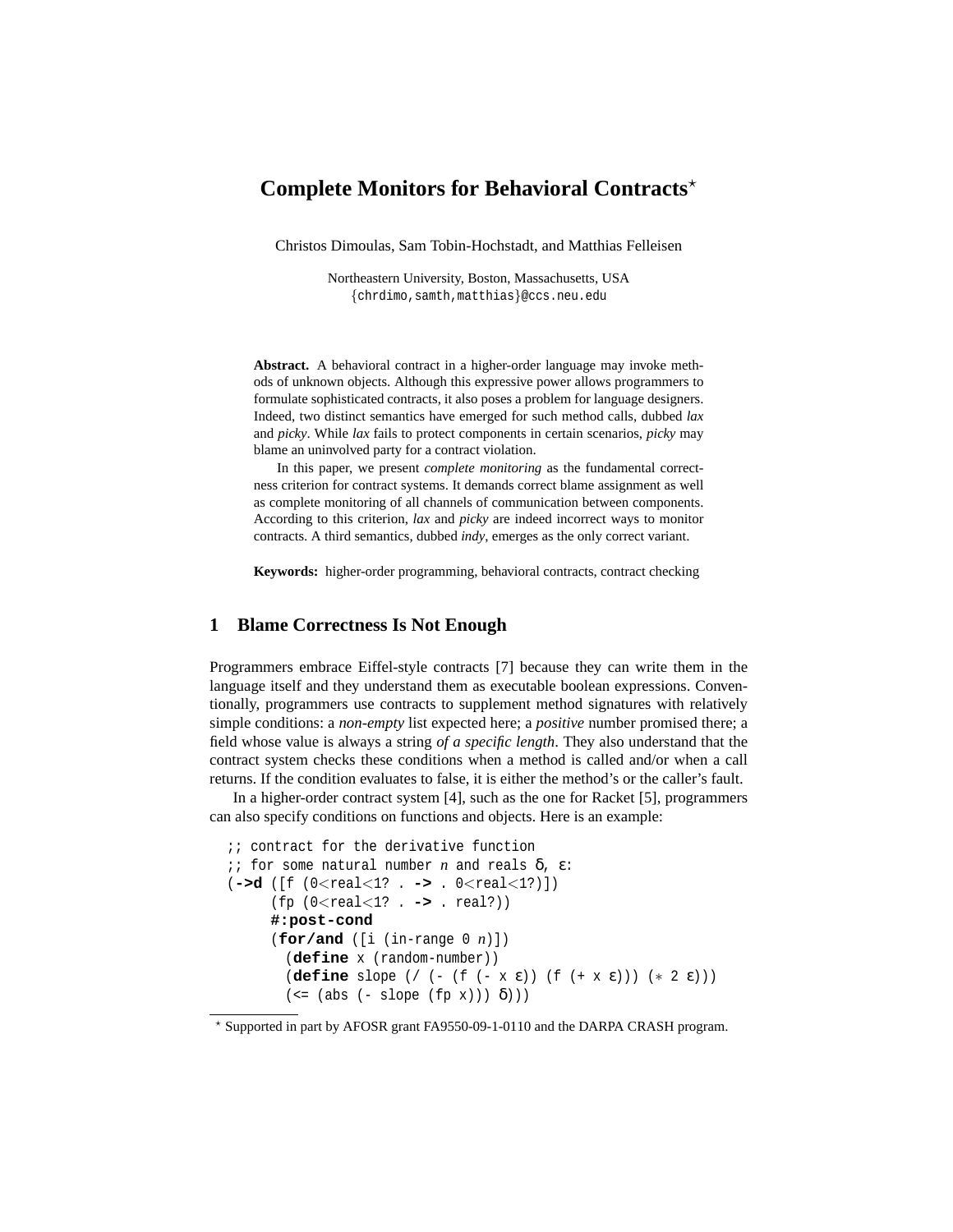It specifies a computational differentiation operator  $d/dx$  for functions on the unit interval. The specification promises to map a function f to a function fp that computes a number close to the slope of  $f$  at x.

Due to Rice's theorem, it is impossible to check such contracts directly. Instead contracted functions are wrapped in a monitor that checks the promised property every time it is used during the remainder of the computation. Since such a use may take place after the function returns in a third-party component, the naive understanding of first-order contracts and blame assignment does not apply here.

Thus higher-order values inject several new elements into the realm of contracts. First, it is now important to explicitly think of components as contract parties. These parties agree on monitoring properties for values that flow back and forth across component boundaries. Second, blame assignment requires tracking of contracts and parties because the producer is not necessarily the last function called. In the above example,  $d/dx$  returns a higher-order value with the requirement to call it on reals between 0 and 1, but a call involving some negative real may take place much later. Third, contracts are no longer predicates on flat values but may involve calls to unknown functions. For instance, the post-condition for  $d/dx$  tests whether the result fp satisfies the desired "slope property" for f on some randomly chosen numbers.

Calls to unknown functions pose a challenge for contract designers. To this day it is unclear how a correct contract system should deal with such calls. Take a second look at the above example. Its contract uses random-number, which, as it turns out, may produce complex numbers in Racket. Depending on the semantics of contracts, the example behaves in one of three ways:

- 1. Findler and Felleisen [4] consider contracts a part of the specification and thus "correct by definition." According to their *lax* semantics, the post condition passes the random number to f and fp. If these functions handle complex numbers, fine; otherwise, execution fails in an unpredictable manner.
- 2. Blume and McAllester [1] propose an alternative *picky* semantics. According to their proposal, the contracts for f and fp prohibits their application to complex numbers, and their reuse catches contract-internal problems [6].
- 3. In prior work [3], we show, however, that *picky* may blame the wrong party for a contract violations and may thus point programmers in the wrong direction in their search for bugs. A variant of *picky*, dubbed *indy*, is shown to be *blame correct*.

Sadly, blame correctness cannot differentiate between *lax* and *indy*. Since *lax* may trigger crashes in the presence of precise specifications, it is clearly not correct. Worse, blame correctness admits contract systems that ignore contracts completely.

We conjecture that a programmer would like the guarantee that the values produced by their components are never used in violation to the interface specifications and, conversely, that their components are not handed values that do not live up to the promises of the specifications. In response, we present a generalization of blame correctness, called *complete monitoring*. We take the ownership-and-obligation framework of blame correctness and extend it so that a component may not manipulate values that it does not create or that have not been transferred from other components via a—possibly vacuous—contract. In short, a complete contract system monitors *all* value flows across component boundaries.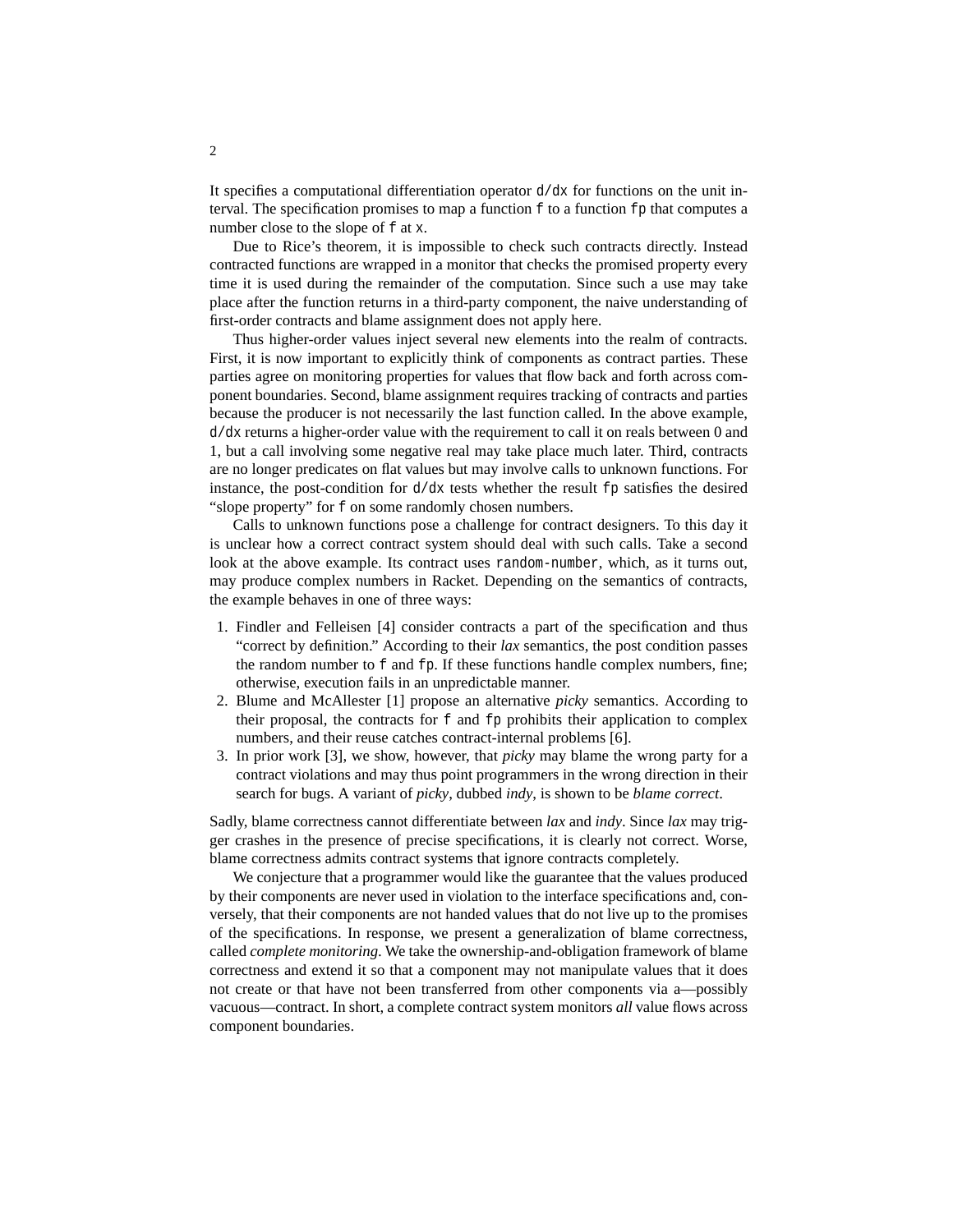The next section introduces our technical framework, which we exploit to to present informally *complete monitors* in section 3 and subsequently define them formally in section 4. This latter section also presents our main result, the complete monitoring theorem. Sections 5 and 6 illustrate the additional benefits of complete monitors with two examples. Finally, the last section discusses related work.

## **2 Beyond Blame Correctness**

CPCF [2, 3] extends a conventional, typed and higher-order functional language, with contracts for base values and first-class functions:

```
Types \tau = o \mid \tau \rightarrow \tau \mid \text{con}(\tau)\rho = \Box B
Contracts \kappa = \text{flat}(e) | \kappa \mapsto \kappa | \kappa \stackrel{d}{\mapsto} (\lambda x. \kappa)Terms e = v | x | e e | \mu x : \tau e | e + e | e - e | e \wedge e | e \vee e| zero?(e) | if e e e | mon<sup>l,l</sup></sup>(\kappa, e)Values v = c \mid \lambda x : \tau.eBase Values c = 0 | 1 | -1 | ... | tt | ff
```
Contracts for flat values,  $flat(e)$ , employ predicates that may use the full expressive power of CPCF. Contracts for functions,  $\kappa_1 \mapsto \kappa_2$ , consist of a pre-condition contract  $\kappa_1$ for the argument to the function and a post-condition contract  $\kappa_2$  for its result. Dependent function contracts,  $\kappa_1 \stackrel{d}{\rightarrow} (\lambda x.\kappa_2)$ , bind the argument to the function to *x* and make it visible in  $\kappa_2$ . They thus express how the result may depend on the argument.

A contract  $\kappa$  can be attached to a term *e* using the monitor construct mon<sup>k,*l*</sup> ( $\kappa$ , *e*). Monitors carry three labels:  $k$ ,  $l$  and  $j$ .<sup>1</sup> Labels are identifiers for the high-level components that make up a program. A monitor splits a program into three components, dubbed the *contract parties*: a server named *k*, a client named *l*, and a contract named *j*, which may coincide with *k* or *l* in a programming language. Intuitively a monitor makes sure that any interaction between the server module and the client module is in accordance with the contract. In CPCF, *e* plays the role of the server module and the context of mon $_{j}^{k,l}(\kappa, e)$  the role of the client. The contract  $\kappa$  is what they agree on concerning the exchange of values.

Component labels play an important role in case a contract failure is detected during contract checking. They are used to pinpoint the contract violator. CPCF syntax is extended with intermediate terms for contract checking:

 $e = ... \mid \text{error}_l^l \mid \text{check}_l^l(e, v)$ 

Findler and Felleisen [4] show that the above constructs are sufficient to build a semantics for checking higher-order contracts. However, since the goal of our investigation is to verify that the contract system obliges values to meet their specifications as they flow from one component into another, we add the idea of *ownership* for terms and values to the semantics. We use it to keep track of value migration. Ownership of a term *e*

<sup>&</sup>lt;sup>1</sup> The labels correspond to source locations or component names in an implementation.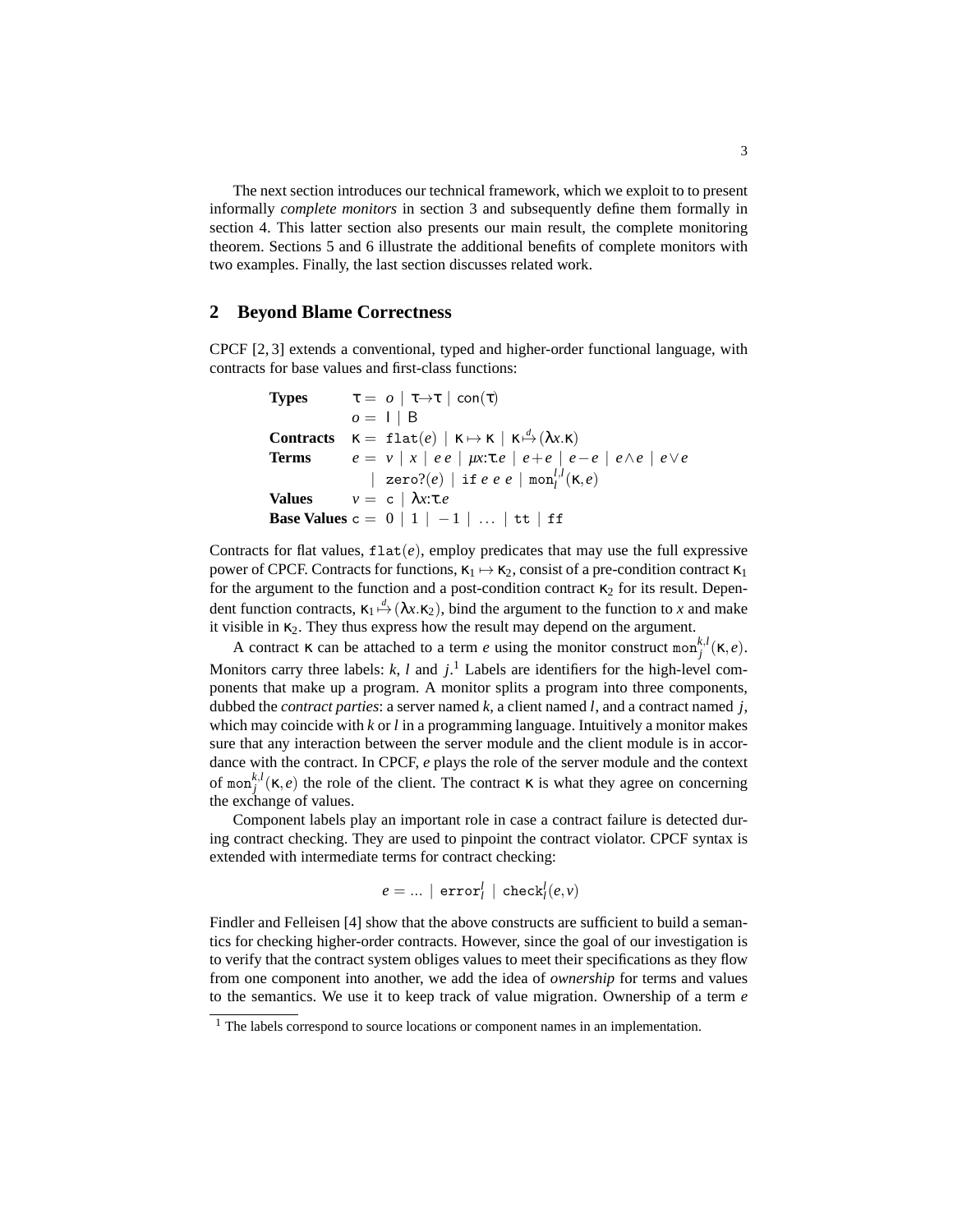by a component *l* is expressed with the ownership annotation  $|e|^l$ . Ownership captures formally that a component owns a value (term) if it can affect or manipulate its flow. In a reduction semantics, the flow of values is modeled via substitution (β*v*). Hence, our semantics must attach a new ownership annotation to every value that is substituted for a variable. In CPCF, this means we must treat every function application as a potential boundary crossing. Thus when an annotated value occurs in a function body, its occurrence signals the presence of a *foreign* value and marks a boundary. In sum, the initial owner of a value is its creator but as the value flows through function application, it accumulates more owners, one for each boundary it crosses with the top-most to be the most recent owner.

In addition to ownership, we ensure correct blame assignment by keeping track not only of the owner of each value but also the responsible party for the specifications that are checked against a value upon a component boundary crossing. The *obligations* of a contract party *l* are the set of ground-type sub-contracts of a contract κ for which *l* is responsible. Intuitively, the contract system should not blame a party if the party's obligations are satisfied. For a function contract we know that the client is responsible for the pre-condition and the server responsible for the post-condition. For any flat contract, the server is responsible. Generalizing this approach gives us a way to determine the responsible parties for each flat sub-contract of a given contract using type theory terminology: the server is responsible for all flat contracts in positive positions and the client is responsible for all flat contracts in negative positions. CPCF turns obligations into explicit annotations on flat contracts. Thus  $\left[\texttt{flat}(e)\right]^{\overline{l}}$  denotes that the set of parties  $\bar{l}$  is responsible for the given flat contract.

Here is CPCF with the annotations for ownership and obligations:

**Contracts** 
$$
\kappa = \lfloor \text{flat}(e) \rfloor^{\overline{l}} \mid \kappa \mapsto \kappa \mid \kappa \xrightarrow{d} (\lambda x. \kappa)
$$
  
\n**Terms**  $e = ... \mid |e|^l$   
\n**Values**  $v = ... \mid |v|^l$ 

With obligations and ownership we reify dynamic boundary crossings via syntactic annotations and the specifications that need to be checked. If this *independent* instrumentation coincides in the source code with the monitors and blame labels that the contract system utilizes and the reductions preserve this property, we know that the contract system monitors all communication between components.

Synchronization of ownership and monitors means that the owner of the context of a monitor is the same as the label at the client position of the monitor and the owner of the guarded term is the same as the label in the server position of the monitor. Due to the presence of run-time terms, there is one more case where the labels of the contract system have to agree with ownership. CPCF uses check $k_j^k(e, v)$  to check flat contracts. This implies that the checking code *e* is owned by the contract party *j*. We consider this construct as another point where values change components and the owner of *e* must be the contract party.

Synchronization of obligations and blame labels means that the label at the server position of a monitor is a member of the obligations annotations on positive ground-type subcontracts of the monitor's contract and similarly for the client label and negative ground-type subcontracts.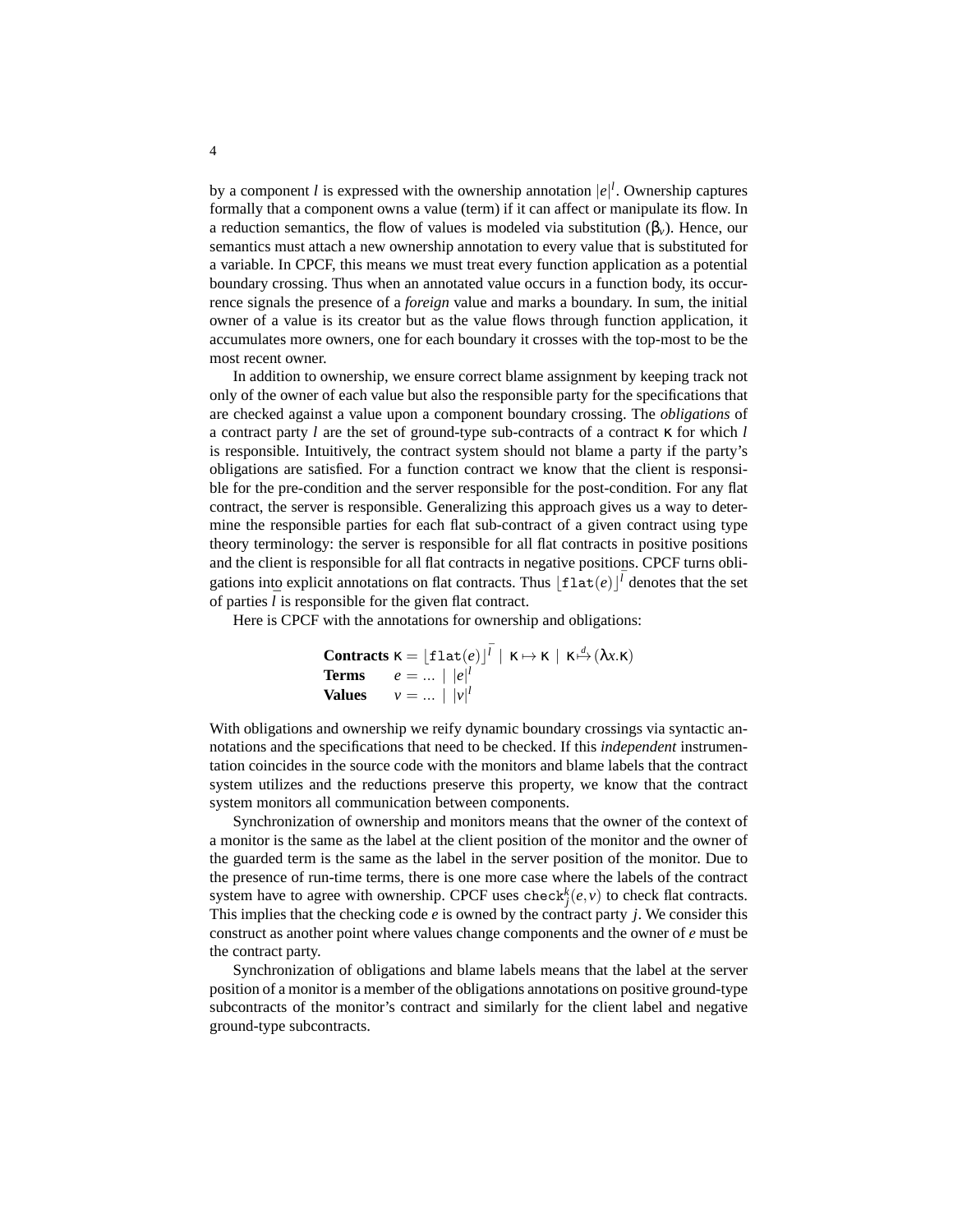In principle, ownership and obligations could be just observers of the reduction sequence that do not affect evaluation. However, to prove that the contract system allows values to migrate from one component to another only when they are under its control, we use ownership to impose restrictions on value flows between components. We enforce a *single owner* policy that disallows mixing terms with different owners. Instead our reduction relation ensures that foreign values within a component are wrapped in contract checks or that the contract system has completely verified all (flat) specifications during the absorption of a foreign value into a component.

| <b>Reduction Rules</b> | $E^l[\cdots]$                                                                                                                                                                                                                                                   | $\stackrel{m}{\rightarrow} E^l[\cdots]$ |                                                                               |  |
|------------------------|-----------------------------------------------------------------------------------------------------------------------------------------------------------------------------------------------------------------------------------------------------------------|-----------------------------------------|-------------------------------------------------------------------------------|--|
|                        | $  \mathbf{n}_1  ^l +   \mathbf{n}_2  ^l$                                                                                                                                                                                                                       | . n                                     | where $n_1 + n_2 = n$                                                         |  |
|                        | $  \mathbf{n}_1  ^l -   \mathbf{n}_2  ^l$                                                                                                                                                                                                                       | . n                                     | where $n_1 - n_2 = n$                                                         |  |
|                        | zero? $(  0  ^l)$                                                                                                                                                                                                                                               | . tt                                    |                                                                               |  |
|                        | zero? $(  n  ^l)$                                                                                                                                                                                                                                               | . ff                                    | if $n \neq 0$                                                                 |  |
|                        | $  v_1  ^l \wedge   v_2  ^l$                                                                                                                                                                                                                                    | . $\nu$                                 | where $v_1 \wedge v_2 = v$                                                    |  |
|                        | $  v_1  ^l \vee   v_2  ^l$                                                                                                                                                                                                                                      | $\cdot$ $\nu$                           | where $v_1 \vee v_2 = v$                                                      |  |
|                        | if $  \mathsf{tt}  ^l$ $e_1$ $e_2$                                                                                                                                                                                                                              | $\cdot$ $e_1$                           |                                                                               |  |
|                        | if $  {\bf ff}  ^l e_1 e_2$                                                                                                                                                                                                                                     | $-e2$                                   |                                                                               |  |
|                        | $  \lambda x.e  ^l   y  ^l$                                                                                                                                                                                                                                     | . $ \{ v ^l/x\}e ^l$                    |                                                                               |  |
|                        | $\mu x.e$                                                                                                                                                                                                                                                       | . { $ \mu x.e ^{l}/x$ } e               |                                                                               |  |
|                        | mon <sup>k,l</sup> $(\kappa_1 \mapsto \kappa_2, \nu)$                                                                                                                                                                                                           |                                         | $\lambda x \text{.mon}_i^{k,l}(\kappa_2, v \text{ mon}_i^{l,k}(\kappa_1, x))$ |  |
|                        | $\text{mon}_i^{k,l}(\lfloor \texttt{flat}(e)\rfloor^{\bar{l}^l},  \texttt{c}  ^{l^{\prime}})$ . check $i^{\bar{k}}(e \texttt{c}, \texttt{c})$                                                                                                                   |                                         |                                                                               |  |
|                        | check <sup>k</sup> <sub>i</sub> (  tt   $j, v$ )                                                                                                                                                                                                                | $\cdot$ $\cdot$ $\cdot$                 |                                                                               |  |
|                        | $\mathsf{check}_i^k(  \mathbf{ff}  ^j, v)$ . $\mathsf{error}_i^k$                                                                                                                                                                                               |                                         |                                                                               |  |
|                        |                                                                                                                                                                                                                                                                 |                                         |                                                                               |  |
|                        | $E^l[error^k_j]$                                                                                                                                                                                                                                                | $xrightarrow{m}$ error $x_i^k$          |                                                                               |  |
| <b>Eval. Contexts</b>  | $E^{l} = E^{l} e   v E^{l}   E^{l} + e   v + E^{l}   E^{l} - e   v - E^{l}   E^{l} \wedge e$                                                                                                                                                                    |                                         |                                                                               |  |
|                        | $ v \wedge E^{l}   E^{l} \vee e   v \vee E^{l}  $ zero? $(E^{l})$   if $E^{l}$ e e                                                                                                                                                                              |                                         |                                                                               |  |
|                        | $ \mod_{i}^{l,k}(\kappa,E^{l_o}) $ mon $\binom{l',k}{k}(K,E^l)   E^{l_o} ^l    E^l ^l^l$                                                                                                                                                                        |                                         |                                                                               |  |
|                        | check ${}_{l}^{k}(E^{l_{o}},\nu)$   check ${}_{l'}^{k}(E^{l},\nu)$<br>$E^{l_o} = \Box \Box E^{l_o} e \Box v E^{l_o} \Box E^{l_o} + e \Box v + E^{l_o} \Box E^{l_o} - e$<br>$ v-E^{l_o}   E^{l_o} \wedge e   v \wedge E^{l_o}   E^{l_o} \vee e   v \vee E^{l_o}$ |                                         |                                                                               |  |
|                        |                                                                                                                                                                                                                                                                 |                                         |                                                                               |  |
|                        |                                                                                                                                                                                                                                                                 |                                         |                                                                               |  |
|                        | zero $? (E^{l_o})$   if $E^{l_o}$ e e                                                                                                                                                                                                                           |                                         |                                                                               |  |

**Fig. 1.** CPCF semantics enforces the single-owner policy

To implement this policy, we require all terms in a *redex* to have a single owner. Put differently, our semantics does not perform operations on values that have ownership annotations with different owners. We use ||*e*||*<sup>l</sup>* to denote that *e* may have no ownership annotations but if it has one then the owner label is *l* for all such annotations:

$$
||e||^l = |...|e|^l...|^l \quad \text{where for all labels } k \text{ and terms } e', e \neq |e'|^k.
$$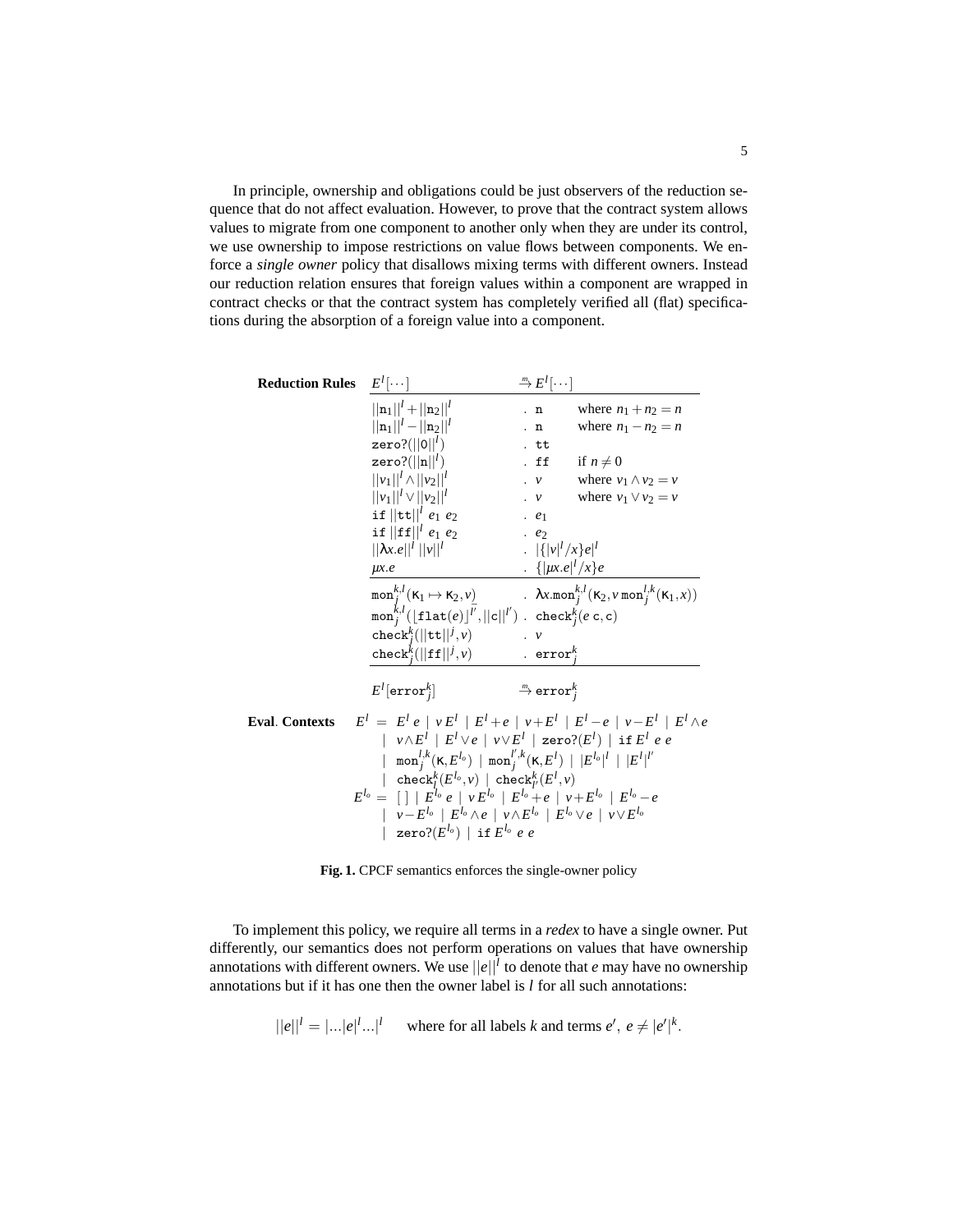The *single owner* policy becomes critical for defining the reduction semantics for CPCF. A component should be able to perform an operation if and only if it is the owner of all the arguments of the redex. This implies that either the arguments inherit their implicit ownership annotation from the context or that they come with an explicit ownership annotation that matches with the owner of the context. We model implicit ownership with *labeled evaluation contexts*; see figure 1.

The reduction relation of figure 1 implements the single owner policy by reducing redexes only if the label of the hole matches the owner of the pieces of the redex. For instance the rule for function application is more restrictive than the original rule for CPCF [3]. The latter allows the function and the argument to have different and multiple owners. In contrast, the new rule fires only if *l*, the owner of the component, is also the only owner of the function and the argument. The argument is substituted in the body of the function, annotated with the common owner so that it keeps its ownership annotation no matter where it lands in the function body. The context absorbs the body of the function, which thus obtains the context's ownership annotation. Since the function and the context have the same owner, however, the body of the function retains its original owner. This rationale explains all the rules, including the rules for monitors where the client label must be the same as the label of the context. When the reduction rules create new values, as in the case of primitives operators, the context becomes directly responsible for the new value and thus no additional ownership annotation is necessary. Finally, the check $k_j^k(e, v)$  rules enable executing checking code *e* that originates from *j* inside *l*, the owner of the hole. Doing so ensures that the check term is treated as a component boundary and the result of *e* must be owned by *j* in order for check to reduce. If the check fails, and an error is raised and blames the initial owner *k* of *v*.

Values retain their owner as long as they move inside the same component. They change owner only when flat contract checking succeeds. When the check succeeds, the contract system gives permission to the surrounding component *l* to absorb c, and c changes hands between *k* and *l*.

The reduction rules concerning monitors for dependent function contracts come in three flavors:  $l(ax)$ ,  $p(icky)$  and  $i(indy)$ . Here are their formal definitions:

$$
E^{l}[\text{mon}_{j}^{k,l}(\kappa_{1} \xrightarrow{d} (\lambda x. \kappa_{2}), v)] \xrightarrow{l} E^{l}[\lambda x. \text{mon}_{j}^{k,l}(\lbrace x/c_{x} \rbrace \kappa_{2}, v \text{ mon}_{j}^{l,k}(\kappa_{1}, x))]
$$
  

$$
E^{l}[\text{mon}_{j}^{k,l}(\kappa_{1} \xrightarrow{d} (\lambda x. \kappa_{2}), v)] \xrightarrow{P} E^{l}[\lambda x. \text{mon}_{j}^{k,l}(\frac{\lbrace \text{mon}_{j}^{l,k}(\kappa_{1}, x)/c_{x} \rbrace \kappa_{2}, v \text{ mon}_{j}^{l,k}(\kappa_{1}, x))]
$$
  

$$
E^{l}[\text{mon}_{j}^{k,l}(\kappa_{1} \xrightarrow{d} (\lambda x. \kappa_{2}), v)] \xrightarrow{l} E^{l}[\lambda x. \text{mon}_{j}^{k,l}(\frac{\lbrace \text{mon}_{j}^{l,j}(\kappa_{1}, x)/c_{x} \rbrace \kappa_{2}, v \text{ mon}_{j}^{l,k}(\kappa_{1}, x))]
$$

The intuition behind these rules is explained at the end of the section.

The reductions employ a special function  $\{e^{f(x)}\}\kappa_2$  for substituting a term *e* for *x* in a post-condition  $\kappa_2$  of a dependent contract:

$$
\{e^{c}x\}\left[\text{flat}(|e^{c}|^{l'})\right]^{\bar{l}} = \left[\text{flat}(\{|e|^{l'}/x\}|e^{c}|^{l'})\right]^{\bar{l}} \{e^{c}x\}\left(\kappa_1 \mapsto \kappa_2\right) = \{e^{c}x\}\kappa_1 \mapsto \{e^{c}x\}\kappa_2 \{e^{c}x\}\left(\kappa_1 \stackrel{d}{\rightarrow} (\lambda x.\kappa_2)\right) = \{e^{c}x\}\kappa_1 \stackrel{d}{\rightarrow} (\lambda x.\kappa_2) \{e^{c}x\}\left(\kappa_1 \stackrel{d}{\rightarrow} (\lambda y.\kappa_2)\right) = \{e^{c}x\}\kappa_1 \stackrel{d}{\rightarrow} (\lambda y.\{e^{c}x\}\kappa_2) \text{ where } x \neq y
$$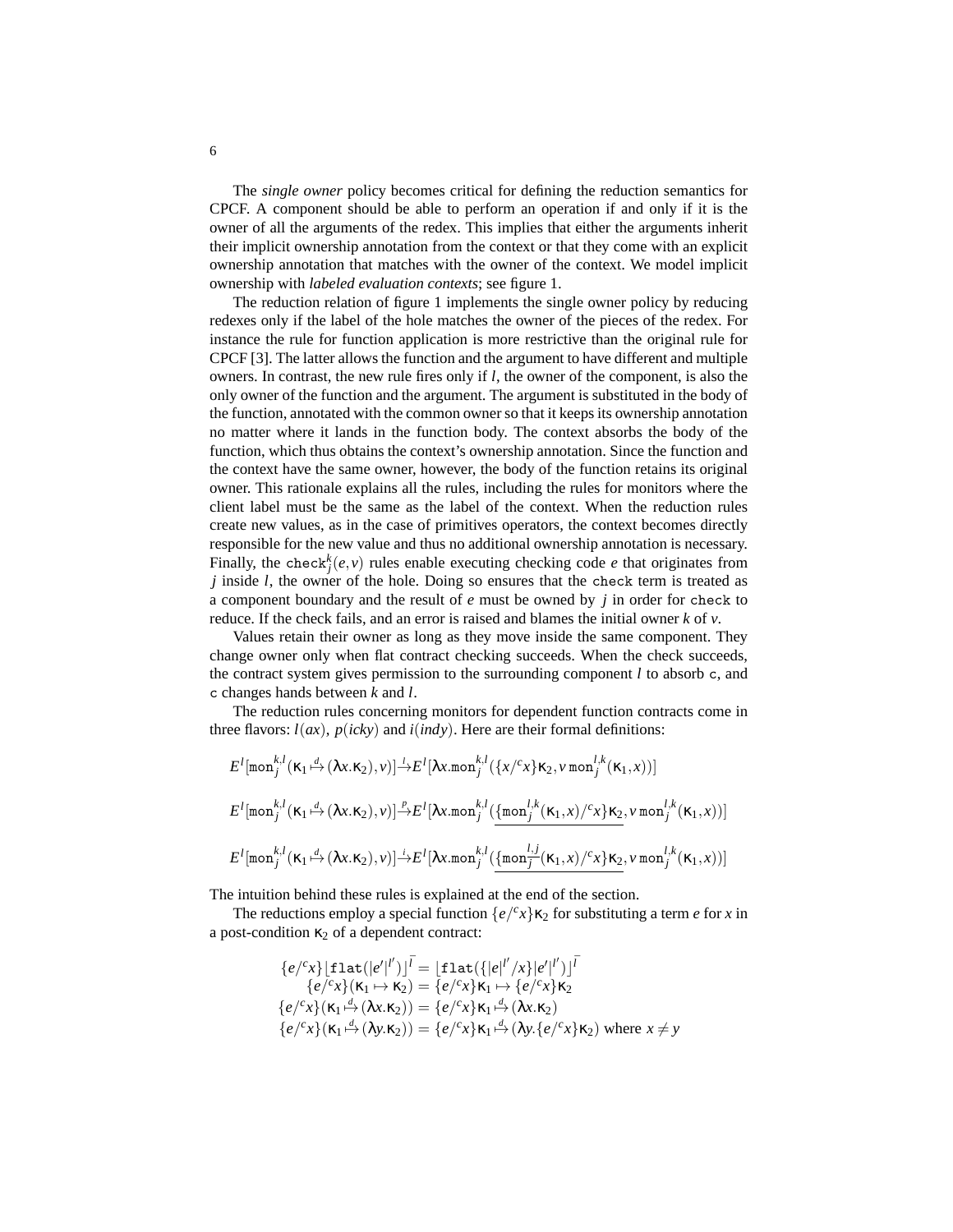The substitution in the post-condition implements a hidden application of  $\lambda x.\kappa_2$  to *v*. The special substitution function makes sure that the argument is wrapped with an ownership annotation for the owner of  $\lambda x.\kappa_2$ , which is also the owner of the contract [3].

Γ;*l e*

| $\Gamma$ : $l \Vdash c$                                                                     | $\Gamma$ : $l \Vdash e_1$ $\Gamma$ : $l \Vdash e_2$<br>$\Gamma$ : $l \Vdash e_1 e_2$ |                                                                                           | $\Gamma$ ; $l \Vdash e_1$ $\Gamma$ ; $l \Vdash e_2$ $\Gamma$ ; $l \Vdash e_3$<br>$\Gamma$ ; $l \Vdash$ if $e_1$ $e_2$ $e_3$ |                                                                                                                                                        |
|---------------------------------------------------------------------------------------------|--------------------------------------------------------------------------------------|-------------------------------------------------------------------------------------------|-----------------------------------------------------------------------------------------------------------------------------|--------------------------------------------------------------------------------------------------------------------------------------------------------|
| $\Gamma$ : $l \Vdash e_1$<br>$\Gamma$ ; $l \Vdash$ zero? $(e_1)$                            |                                                                                      | $\Gamma$ : $l \Vdash e_1$ $\Gamma$ : $l \Vdash e_2$<br>$\Gamma$ : $l \Vdash e_1 + e_2$    | $\Gamma$ : $l \Vdash e_1$ $\Gamma$ : $l \Vdash e_2$<br>$\Gamma$ : $l \Vdash e_1 - e_2$                                      |                                                                                                                                                        |
| $\Gamma$ ; $l \Vdash e_1$ $\Gamma$ ; $l \Vdash e_2$<br>$\Gamma$ : $l \Vdash e_1 \wedge e_2$ |                                                                                      | $\Gamma$ : $l \Vdash e_1$ $\Gamma$ : $l \Vdash e_2$<br>$\Gamma$ : $l \Vdash e_1 \vee e_2$ |                                                                                                                             | $\Gamma \uplus \{x: l\}; l \Vdash e$<br>$\Gamma$ : $l \Vdash \lambda x.e$                                                                              |
| $\Gamma \uplus \{x: l\}; l \Vdash e$<br>$\Gamma$ ; $l \Vdash \mu x.e$                       | $\Gamma$ : $l \Vdash e$<br>$\Gamma$ ; $l \Vdash  e ^l$                               | $\Gamma(x) = l$<br>$\Gamma; l \Vdash x$                                                   |                                                                                                                             | $\Gamma: k \Vdash e \quad k \neq l$<br>$\Gamma$ ; { $k$ }; { $l$ }; $j \triangleright \kappa$<br>$\Gamma; l \Vdash \mathtt{mon}^{k,l}_j(\kappa, e ^k)$ |

**Fig. 2.** Well-formed source programs

As mentioned, ownership annotations and obligations may not appear at arbitrary places in a program. To ensure the correctness of these annotations, we use a static wellformedness judgment,  $\Gamma$ ;  $l \Vdash e$ , for source programs *e*. The interesting cases in source syntax are the ones concerning variables, variable bindings, ownership annotations and contract monitors, and they appear at the bottom of figure 2. The occurrence of a free variable in a term is one of the ways foreign values can flow into a component. The environment Γ keeps track of the origin of values bound to variables. It records the owner of the spot where a binder for a variable is introduced. To ensure that components are free of foreign terms we force the single owner policy, i.e., ownership annotations inside a component must carry the same owner label as the component. We can embed foreign code in a component under the protection of the contract system, that is, a component can contain foreign terms as long as they are wrapped in a monitor annotation and they are explicitly marked as foreign terms with an appropriate ownership annotation. In such cases the client label on the monitor must match the owner of the surrounding component and the server label must coincide with the explicit ownership annotation on the guarded term. Note that this also allows the embedding of free variables as long as they are monitored. Furthermore, the rule forces the client and blame labels on monitors in the source code to be different to emphasize that monitors are used on the boundaries between different components in the source code.

The rule for well-formed monitors requires that the contract is well-formed, i.e., that obligations inside of a contract are properly attributed. Figure 3 shows the rules for well-formed contracts. The judgment  $\Gamma$ ;  $\bar{k}$ ;  $\bar{l}$ ;  $j \triangleright \kappa$  has three label-related parts. The first,  $\bar{k}$ , includes the set of parties responsible for the flat contracts on positive positions in κ. The second,  $\bar{l}$ , corresponds to the parties responsible for the negative positions.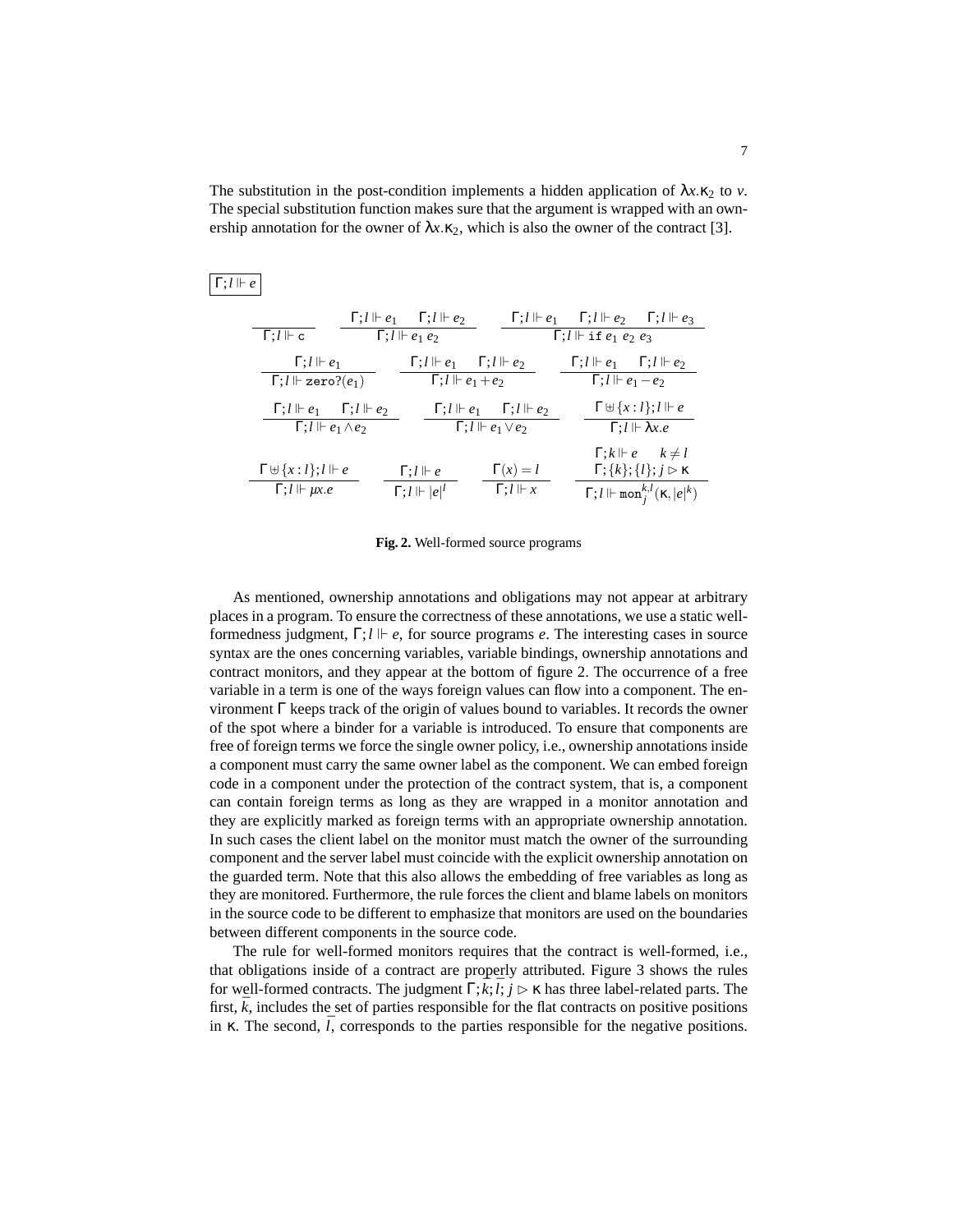# $\Gamma; \bar{k}; \bar{l}; j > \kappa$

|                                                                   | $\Gamma;\bar{l};\bar{k};j\rhd \kappa_1$                                | $\Gamma;\bar{l};\bar{k}\cup\{j\};j\rhd\kappa_1$                                                   |
|-------------------------------------------------------------------|------------------------------------------------------------------------|---------------------------------------------------------------------------------------------------|
| $\Gamma$ : $i \Vdash e$                                           | $\Gamma; k; l; j \triangleright \kappa_2$                              | $\Gamma \uplus \{x : j\}; \bar{k}; \bar{l}; j \triangleright \kappa_2$                            |
| $\Gamma; \bar{k} ; \bar{l} ; j \rhd  \mathtt{flat}( e ^{j}) ^{k}$ | $\Gamma; \bar{k}; \bar{l}; j \triangleright \kappa_1 \mapsto \kappa_2$ | $\Gamma; \bar{k}; \bar{l}; j \triangleright \kappa_1 \stackrel{d}{\mapsto} (\lambda x. \kappa_2)$ |

**Fig. 3.** Well-formed contracts

Finally, *j* is the owner of the contract code. The initial values of these labels are drawn from the monitor expression, and they are propagated by a structural traversal of  $\kappa$ to its pieces. The server label is initially the only member of the labels responsible for the positive pieces of the contracts while the client label is the only member of the parties responsible for the negative pieces. Also the contract label of the monitor is appointed as owner party of the contract's code. In the case of function contracts, the set of responsible parties are reversed in the pre-condition [4] and for dependent function contracts the contract party *j* is added to the set of labels responsible for the pre-condition. In the latter case, we record in the environment the variable  $x$  that binds the argument in the post-condition with the contract party as its owner. After all,  $x$  is a binder that belongs to the contract's code. Finally, for flat contracts the rules require that the obligation annotations on the contract coincide with the set of parties responsible for the positive pieces of the contract and that the party *j* is explicitly marked as the owner of the contract code.

**Note:** This semantics of CPCF differs from the semantics of our previous work. The main deviation is the introduction of the single owner policy. It helps us prove complete monitoring, a deep notion of correctness for a contract system that subsumes blame correctness.

In our previous result, ownership and obligations are used to verify that whenever a contract error is raised, its witness value is owned by the party that is blamed and that the party failed to satisfy one of its obligations. The *picky* semantics fails to live up to this standard [3]. The problem with *picky* is due to the way the semantics decorates the monitor that protects the argument in the post-condition of a dependent contract on a function *f* . More specifically, the monitor holds the server of *f* responsible for invalid uses of the argument inside the contract despite the fact that the server does not have control over the flow of values in the contract.

The *indy* semantics eliminates this shortcoming of *picky*. It treats the contract as a separate party that is responsible for the use of values that flow in the contract. Thus the semantics injects monitors that protect the argument and hold the contract itself responsible for any use of the argument in the post-condition of a dependent contract. The obligations of the contract party are the flat contracts in negative position of the preconditions of dependent contracts, which also explains why we use sets of labels for the obligation annotations. A flat contract can be part of the obligations of the contract party and, also, of the client or the server.

Our blame correctness criterion, though, is not strong enough to decide whether *lax* is preferable to *indy*, or vice versa, as both of them are blame correct. In fact it ad-

8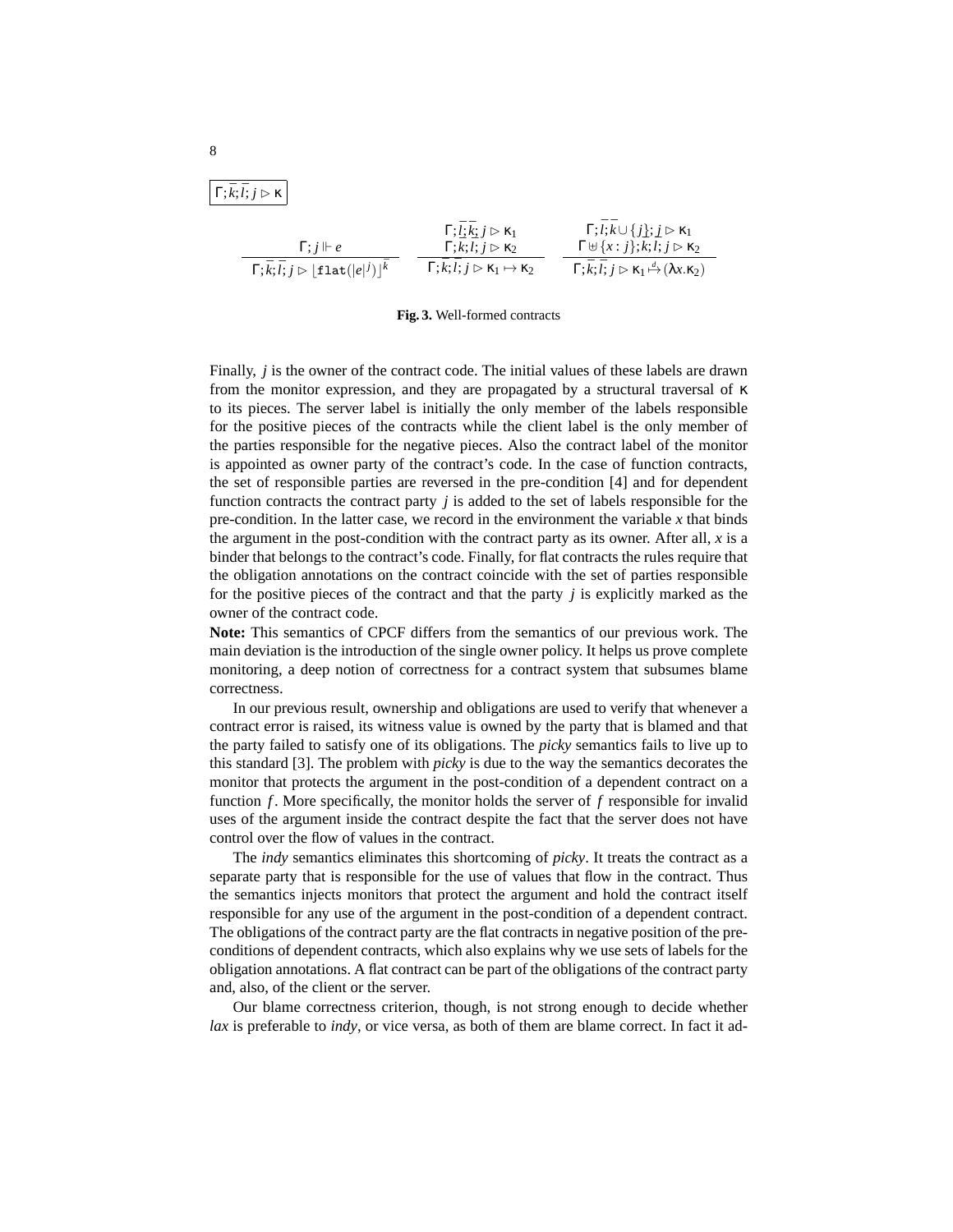mits contract systems that permit uncontrolled flow of values between components. The problem lies with the way the original semantics of CPCF treats ownership. It allows for components to mix freely and for values to acquire multiple owners as they cross boundaries. For instance a term  $|e|^l$  can show up without any restrictions as a sub-term of a term  $|e'|^k$ . Similarly a value  $|...|v|^{l_1}...|^{l_n}$  comes with multiple owners as the annotations keep track of the whole history of migrations from one module to another. These annotations do not affect evaluation, however, because it ignores them and proceeds as if they are not there.

Our new semantics turn ownership into a computational device that is exploited to enforce the single owner policy. This change enables us to state when a contract system is a *complete monitor* for all specified properties. **End note**

#### **Contracts without post-condition:**



#### **Lax contracts for post-conditions:**



#### **Picky contracts for post-conditions:**



**Fig. 4.** Monitoring in pictures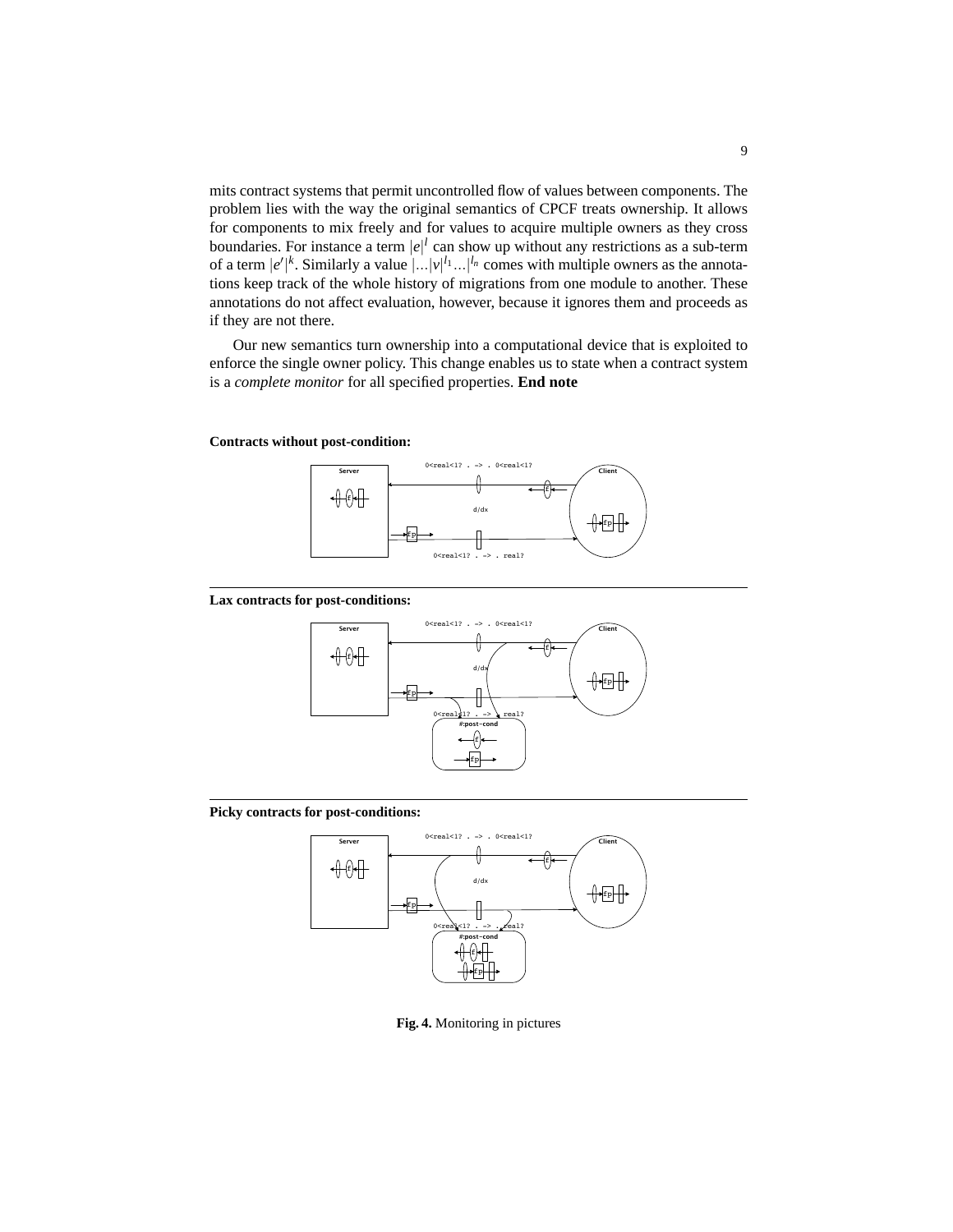## **3 Complete Monitors with Pictures**

While we can use the CPCF model to articulate a formal criterion of monitoring completeness, it can also provide an intuitive understanding of the idea. In this section, we present three pictures of contract monitoring that employ some of the elements of the CPCF model and introduce complete monitors on this basis.

The first picture in figure 4 illustrates how the contract system monitors the contract of  $d/dx$  without its **#: post-cond** clause. The client owns f and applies  $d/dx$  to it. Pictorially, it ships f to the server over the  $d/dx$  channel. The contract system monitors the channel and attaches the appropriate pieces of the contract to f. Thus the server component receives a wrapped version of f. The wrapper checks that the argument and the result of any application to f are real numbers between 0 and 1. The result of the application, fp, returns to the client component via a similar channel.

Our pictures use shapes to express *ownership* of values. Thus f comes in an *ellipsis* to match the shape of the client and fp is in a *rectangle*, like the server component that creates the function. If the client were to pass fp back to the server to create the second derivative of f, the value would come in an ellipsis around the rectangle and the contract wrapper. In other words, wrapping shapes within shapes illustrates how the semantics uses ownership to keep track of a value's provenance.

Similarly, shapes on the input-output arrows mark *obligations*. In particular, the flat contracts that guard channels have the same shape as the component responsible for satisfying them. The characterization holds for both components and higher-order values that flow back and forth and receive wrappers.

In a graphical form, our picture suggests that if the initial program is *well-formed*, meaning it separates the client and the server component with a properly formed contract boundary, a complete contract system preserves a two-part invariant. The first part dictates that each value has the same shape as its origin and, if the origin differs from the current host component, then the contract system guards the value with contracts. The second part adds that the host component is responsible for meeting the pre-condition for the uses of the foreign value and the origin component is responsible for the postcondition.

Even though the invariant seems easy to maintain, adding back the **#:post-cond** clause shows that doing so poses subtle challenges. Concretely, a post condition clause consists of a piece of code and thus introduces a new component. In a real-world language such as Racket, this new component could exist within the server module, the client module, or as a third-party component all by itself [3, §2.3]. No matter where it exists, it hosts both f and fp, and this co-habitation is the source of all subtleties.

The new component connects to the  $d/dx$  channels with its own branch channels and can thus absorb the values from these channels. As the second picture of figure 4 shows, the *lax* semantics allows f and fp to enter the new component before they flow through the monitors—meaning no guards are attached to these new channels. Since f and fp have different owners, at least one of the values must be considered a foreign value and, as such, inhabits the component without the necessary guard.

In contrast to *lax*, *picky* protects these additional channels of communication, too. Figure 4 explains this idea with forks in the channels *behind* the monitors that protect the channels. Unfortunately, the obligations for the flat contracts in the **#:post-cond**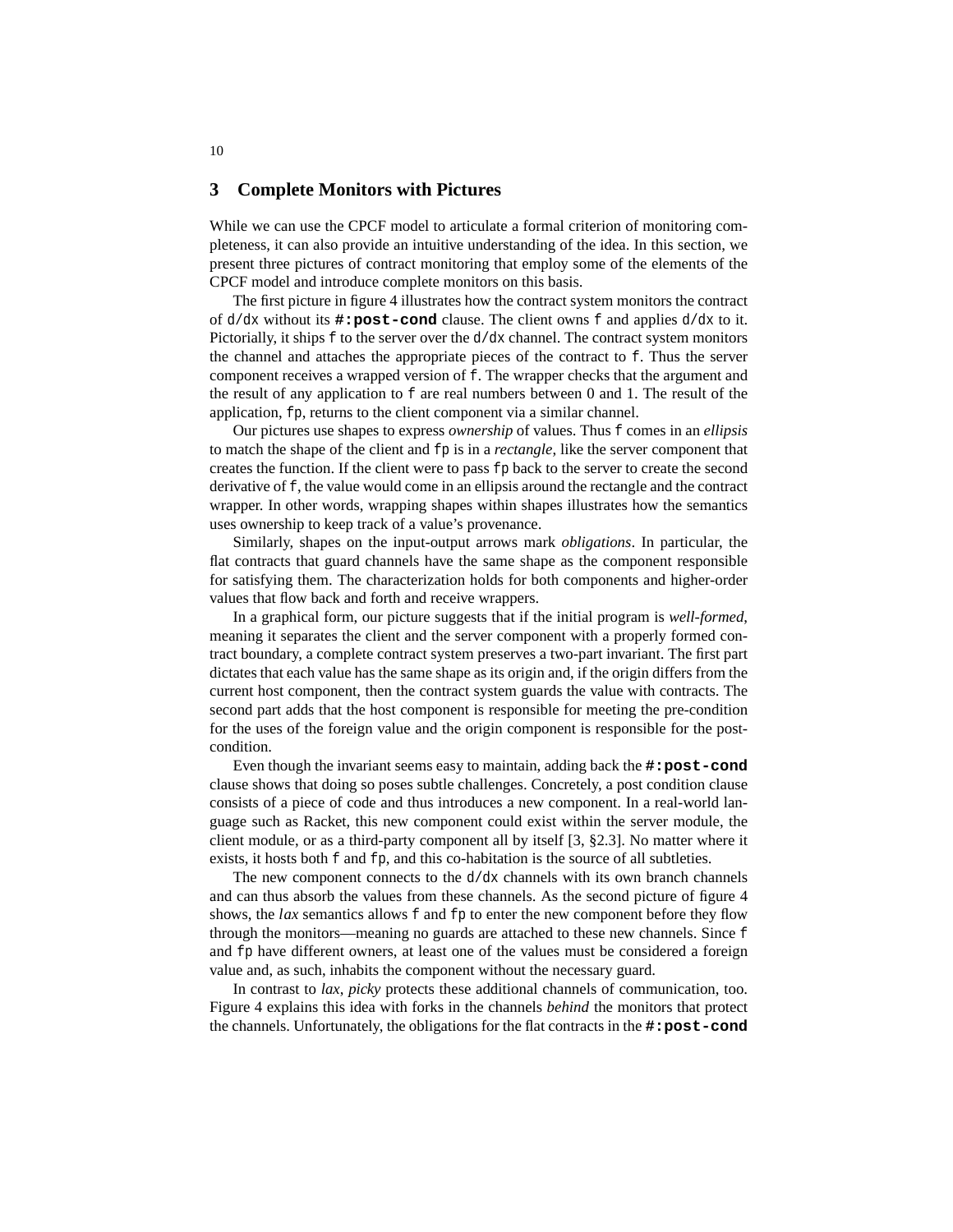component do not agree with the second part of the completeness invariant. That is, at least one of the two values inhabits the new component as a foreign value but is protected by misshaped contracts.

As the next section shows, the third contract monitoring system, dubbed *indy*, addresses both parts of the invariant across the entire computation. Technically, our framework serves as an independent specification of the contract system and excludes scenarios such as the two above by halting computation when the single-owner policy breaks.

## **4 Complete Monitors Formally**

The CPCF semantics enforces the single owner policy. If a redex does not respect it, the evaluation gets stuck. Since embeddings of foreign terms in a component are wrapped with contract monitors, such stuck states are evidence that a value has leaked from one component to another without the contract system's approval. If a contract system can eliminate all such stuck states and force programs to reduce to a value or to diverge or to raise a contract error, then the contract system insulates the components of the program and regulates exchanges of values between them. We call such a contract system a *complete monitor*.

**Definition 1 (Complete Monitors for CPCF).** *A contract semantics m specifies a* complete monitor *if for all well typed terms e*<sub>0</sub> *such that*  $\emptyset$ ;  $l_o \Vdash e_0$ ,

- **–** *e*<sup>0</sup> →*<sup>m</sup>* <sup>∗</sup> *v or,*
- $-$  *for all e*<sub>1</sub> *such that e*<sub>0</sub>  $\stackrel{m}{\rightarrow}$  *e*<sub>1</sub> *there exists e*<sub>2</sub> *such that e*<sub>1</sub>  $\stackrel{m}{\rightarrow}$  *e*<sub>2</sub> *or*,
- $e_0 \stackrel{m}{\to}_* e_1 \stackrel{m}{\to}_* \texttt{error}_j^k$  and there is at least an  $e_1$  of the form  $E^l[\texttt{mon}_j^{k,l}(\lfloor \texttt{flat}(e)\rfloor^{\bar{l}},\nu)]$

*and for all such terms e*<sub>1</sub>,  $v = |v_1|^k$  *and*  $k \in \overline{l}$ .

*Complete monitoring* takes advantage of the ownership and obligation annotations to verify that well-formed programs do not get stuck. In addition if a contract error is raised indicating contract *j* failed, then for all checks of flat contracts from *j*, the owner *k* of the guarded value is identical to the server label on the contract monitor and the flat contract is part of the obligations of *k*. Clearly, this gives more guarantees than *blame correctness*.

At first glance *complete monitoring* appears too weak to establish the correctness of a contract system; it simply guarantees that when a value crosses a boundary, the contract system attaches *some* contract to it and that if a contract violation is detected, blame is assigned to the party that contributed the witness value. What complete monitoring does *not* require is that the contract system (1) attaches the *proper* contracts to migrating values and (2) checks flat contracts. Point 1 concerns the decomposition of compound contracts, i.e., a contract system must check the pieces of a compound value (for example, functions) with the proper pieces of their contracts (for example, domain and range). In CPCF, this property comes for free with type soundness which forces the proper distribution of compound contracts over their pieces to retain type safety. As for point 2, it is necessary to ensure that a contract system actually executes the application of the predicate to the witness value. Again, this is obvious in the case of CPCF and it is easy to check in general. In short, complete monitoring is the main ingredient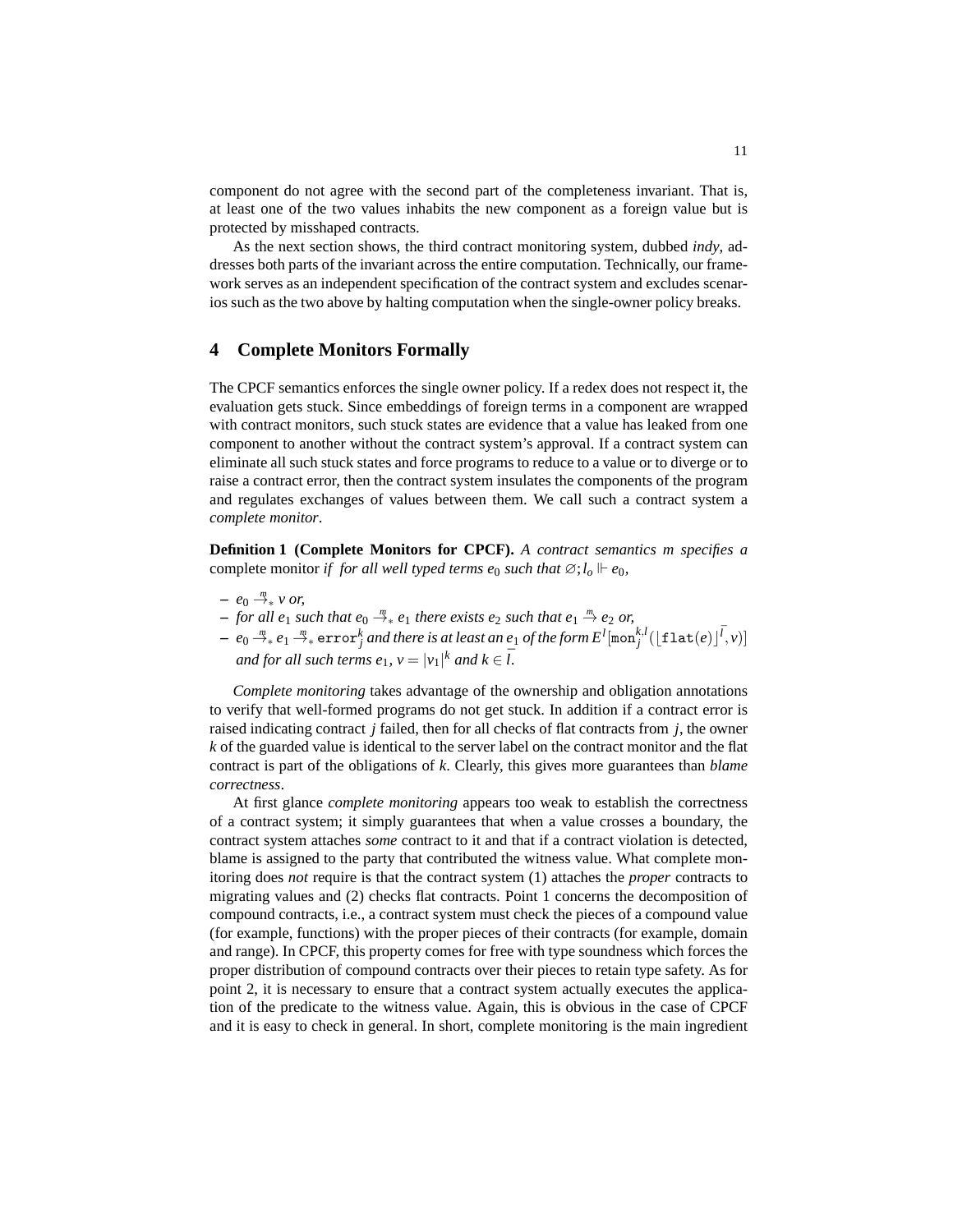language designers must check if they wish to implement a correct contract system; the remaining properties can be validated by inspection.

We show now that *indy* is a *complete monitor* while *lax* is not. The proof of complete monitoring follows a subject reduction technique similar to those of type soundness [10]. The first subsection presents the construction of the subject, progress and preservation, and how these results imply completeness for *indy*. The second subsection presents how we construct a counter-example showing the incompleteness of *lax* and *picky*.

#### **4.1 Indy Is a Complete Monitor**

The judgments for well-formed terms and well-formed contracts imply both the single owner policy for components and the agreement between monitor labels, ownership and obligation annotations for monitors. They are too weak, however, for the proof because they do not cover all intermediate terms. The semantics of CPCF uses a superset of the source language of CPCF to deal with errors and contract checks. Moreover, evaluation constructs monitor terms that are not well-formed according to our rules. Fortunately this is only temporary; after some reduction steps, the terms become well-formed again.

In order to account for the extra intermediate terms, we generalize well-formedness for terms and contracts. The generalized judgment for well-formed terms in most cases is almost the same as the corresponding source code judgment. Figure 5 shows only the extra/modified rules.

$$
\Gamma; l \Vdash e
$$

$$
\frac{\Gamma; j \vDash e \quad \Gamma; l \Vdash v}{\Gamma; l \Vdash \text{error}^k_j} \qquad \frac{\Gamma; j \vDash e \quad \Gamma; l \Vdash v}{\Gamma; l \Vdash \text{check}^k_j(e, v)} \qquad \frac{\Gamma; k \vDash e \quad \Gamma; \{k\}; \{l\}; j \rhd \kappa}{\Gamma; l \Vdash \text{mon}^{k,l}_j(\kappa, e)}
$$

#### **Fig. 5.** Well-formed intermediate terms

According to section 2 a monitor in the source code is well-formed if its negative label matches the owner of the monitor, its contract is well-formed and the guarded term is explicitly annotated as property of the server. For intermediate terms this last condition is too strict. The reduction rules for monitors of function contracts and dependent function contracts result in monitors where the protected term is a variable or an application. Because this happens in a restricted way a fixed number of steps yield monitors where the guarded term comes with the correct ownership annotation.

We capture these cases with the judgment of loosely well-formed terms  $\Gamma$ ;  $l \vDash e$ ; see figure 6 for the definition. A term with an ownership annotation with label *l* is both well-formed and loosely well-formed if the owner of the term is *l*. A variable is loosely well-formed if the environment verifies that the variable shows up in the same component *l* as its owner. After all, the variable is going to be substituted with a value of shape  $|v|^l$ . An application is loosely well formed if the operator has form  $|e_1|^l$ , the

12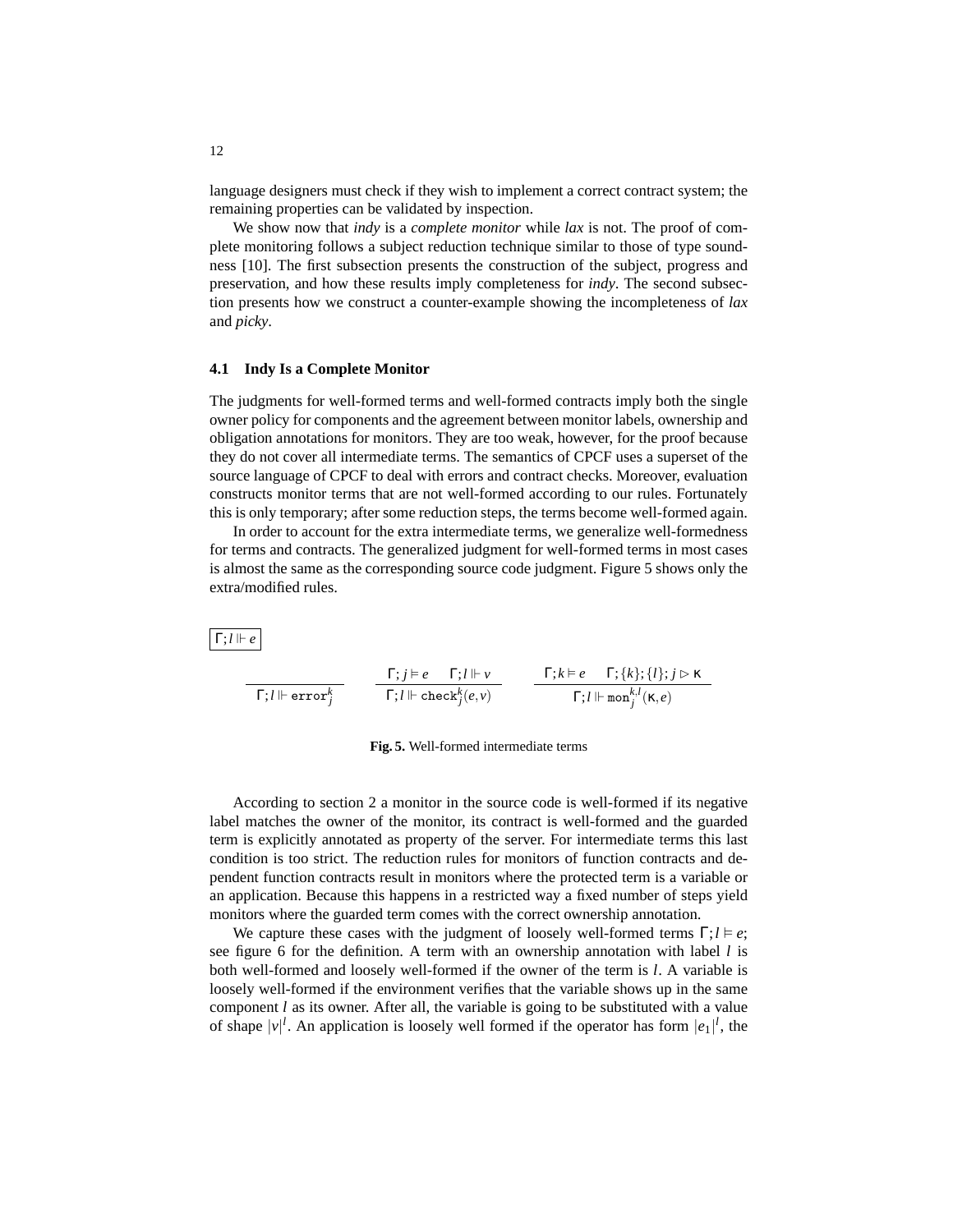operand is well-formed under *l*, and *l* is also the owner of the application. After the application is performed the resulting term is owned by *l*.

As for  $\Gamma; l \Vdash \text{check}_j^k(e, v)$ , well-formedness requires that *e* is loosely well-formed under *j* and *v* well-formed under *l*, the owner of the check. The second part is necessary because *v* is going to be embedded in the component *l* as is if the check succeeds. The first is required because the contract check *e* establishes a component boundary separating *l* from *j*. Our approach demands that all such boundaries are indicated explicitly with ownership annotations. However, when the check is first created, *e* is an application with shape  $|e_1|^j v$ . Again, after, the application the ownership annotations appear at the right place and until then loose well-formedness suffices to admit the term.

 $Γ; l \models e$ 

$$
\frac{\Gamma; l \Vdash e}{\Gamma; l \vDash |e|} \qquad \frac{\Gamma(x) = l}{\Gamma; l \vDash x} \qquad \frac{\Gamma; l \Vdash e_1 \qquad \Gamma; l \Vdash e_2}{\Gamma; l \vDash |e_1|^l e_2}
$$

#### **Fig. 6.** Loosely well-formed terms

The judgment for well-formed contracts requires a minor change:

$$
\frac{\Gamma; j \Vdash e \quad \bar{k} \subseteq \bar{k'}}{\Gamma; \bar{k}; \bar{l}; j \rhd \lfloor \mathtt{flat}(|e|^{j}) \rfloor^{\bar{k}'}}
$$

The rule for flat contracts is weakened so that it requires the parties responsible for the positive pieces of the contract to be a subset of the obligations of the flat contract rather than the same set.

Now we are ready to prove *indy* correct.

## **Theorem 1.**  $\stackrel{i}{\rightarrow}$  *is a complete monitor.*

The proof is direct consequence of two major lemmas: progress and preservation. A well-formed typed, term reduces to another term unless is a value or a contract error.

**Lemma 1.** *(Progress) For all*  $e$  *such that*  $\varnothing; l \Vdash e$ ,  $e = v$  *or*  $e = \texttt{error}_j^k$  *or*  $e \stackrel{i}{\rightarrow} e_0$ *.* 

If a well-formed term reduces according to *indy*, it reduces to a well-formed term.

**Lemma 2.** *(Preservation) For all e and e*<sub>0</sub> *such that*  $\emptyset$ ; $l_o \Vdash e$  *and*  $e \stackrel{i}{\rightarrow} e_0$ ,  $\emptyset$ ; $l_o \Vdash e_0$ .

#### **4.2 Neither Lax Nor Picky Is a Complete Monitor**

In contrast to *indy*, *lax* is not a complete monitor.

As an example where *lax* does not manage to live up to complete monitoring, consider the following program.

$$
\Pi_l^0 = \text{mon}_l^{k,l_o}(\kappa_l, |\lambda h_1.h_1 \lambda x.5 (\lambda g. g 1)|^k) (\lambda f. \lambda h_2.h_2 \lambda x.6)
$$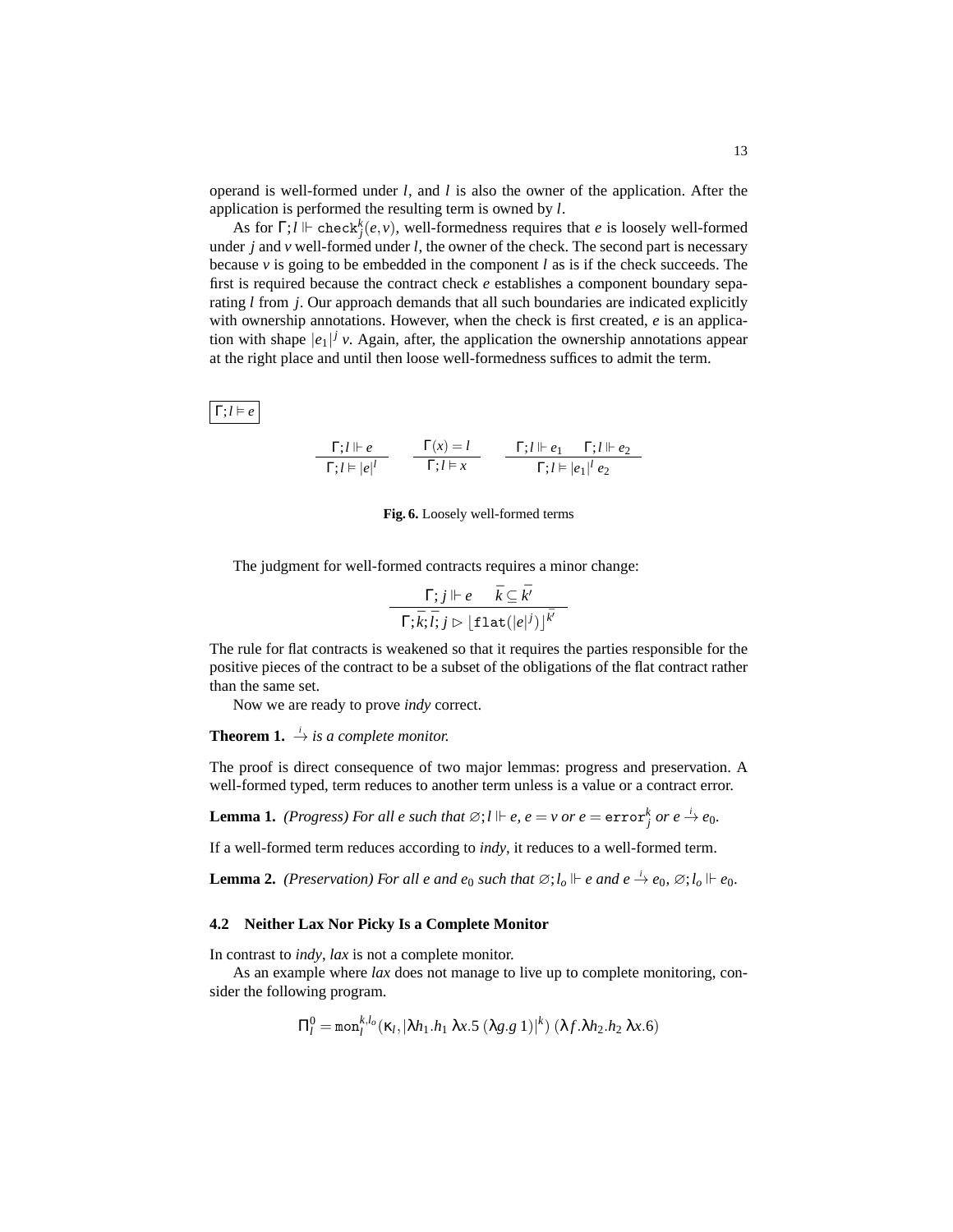where

$$
\kappa_l = ((\lfloor P?_l \rfloor^{l_o} \mapsto \lfloor P?_l \rfloor^k) \xrightarrow{d} (\lambda f \cdot \kappa_l^1)) \mapsto \lfloor P?_l \rfloor^k
$$
\n
$$
\kappa_l^1 = ((\lfloor P?_l \rfloor^k \mapsto \lfloor P?_l \rfloor^{l_o}) \xrightarrow{d} (\lambda g \cdot \kappa_l^2)) \mapsto \lfloor P?_l \rfloor^k
$$
\n
$$
\kappa_l^2 = \lfloor \texttt{flat}(|\lambda x. z \text{ero?}(f \cdot l - g \cdot 0)|^l) \rfloor^k
$$
\n
$$
P?_l = \texttt{flat}(|\lambda x. x > 0|^l).
$$

For all  $l \in \mathbb{L}$  if  $k \neq l_o$ , then  $\emptyset; l_o \Vdash \Pi_l^0$ . The constraint on *k* and  $l_o$  comes from the rules for well-formed source terms and captures the intuition that contracts are used as the interface between different components.

 $\Pi_l^0$  is a not a unique program but rather a schema of programs. Label *l* can be any label including *k* and  $l_o$ . Also  $\Pi_l^0$  is not interesting in terms of computation. What makes it an example worth considering is its contract  $\kappa_l$  and more specifically its flat sub-contract  $\kappa_l^2$ . Note that  $\kappa_l^2$  invokes *f* on a positive number and *g* on 0. In addition the value bound to *f*,  $f_v = \lambda x.5$ , comes from the client  $l_o$  while the value bound to *g*,  $g_y = \lambda x.6$ , originates from the server *k*. We start by showing that *l* must equal  $l_o$  in order to satisfy complete monitoring. The reduction of  $\Pi_l^0$  eventually applies  $f_v$  to 1. After the substitution of  $f_v$  for  $f$  in  $\kappa_l^2$  we get

$$
\kappa_l^{\dagger} = \lfloor \texttt{flat}(|\lambda x.\texttt{zero?}(||f_v|^{l_o}|^{l} 1 - g 0)|^{l}) \rfloor^{k}.
$$

In order for the *lax* system to satisfy the complete monitoring condition,  $\kappa_l^{\dagger}$  must remain well formed:

$$
\{f: l,g: l\}; \{k\}; \{\}; l \triangleright \kappa_l^{\dagger}.
$$

This judgment, however, demands that  $\{f : l, g : l\}; l \Vdash |f_{\nu}|^{l_o}$ , which in turn requires that  $l$  must be equal to  $l<sub>o</sub>$ . If so, the contract looks like this:

$$
\kappa_{l_o}^{\dagger} = \lfloor \texttt{flat}(|\lambda x.\texttt{zero?}(||f_v|^{l_o}|^{l_o} 1 - g 0)|^{l_o}) \rfloor^k.
$$

The next few steps of the reduction process produce a state that is inconsistent with complete monitoring. Specifically,  $\kappa_l^2$  also applies  $g_\nu$  to 0:

$$
\mathbf{\kappa}_{l_o}^{\dagger\dagger}=[\mathtt{flat}(|\lambda\mathbf{x}.\mathtt{zero} ?(||f_v|^{l_o}|^{l_o} 1-||g_v|^k|^{l_o} 0)|^{l_o})]^k.
$$

And this last contract disagrees with the subject because *k* cannot equal *lo*. More specifically

$$
\{f: l_o, g: l_o\}; \{k\}; \{\}; l_o \not\triangleright \kappa_{l_o}^{\dagger\dagger}
$$

since  $\{f : l_o, g : l_o\}; l_o \not\vdash ||g_v|^k|^{l_o}.$ 

Our example shows that independently of the choice of  $l$ ,  $\Pi_l^0$  does not respect preservation under the *lax* semantics. As a consequence *lax* can violate the single owner policy. Indeed  $\Pi_{l_o}^0 \rightarrow E^{l_o} [||g_v|^k]^{l_o}$  0]. This last state is a stuck state as it involves the application of a function that has multiple owner tags, i.e., it has crossed contract-free boundaries between distinct components.

## **Theorem 2.**  $\stackrel{l}{\rightarrow}$  *is not a complete monitor.*

The same example shows that *picky* CPCF is not a complete monitor.

**Theorem 3.**  $\stackrel{p}{\rightarrow}$  *is not a complete monitor.*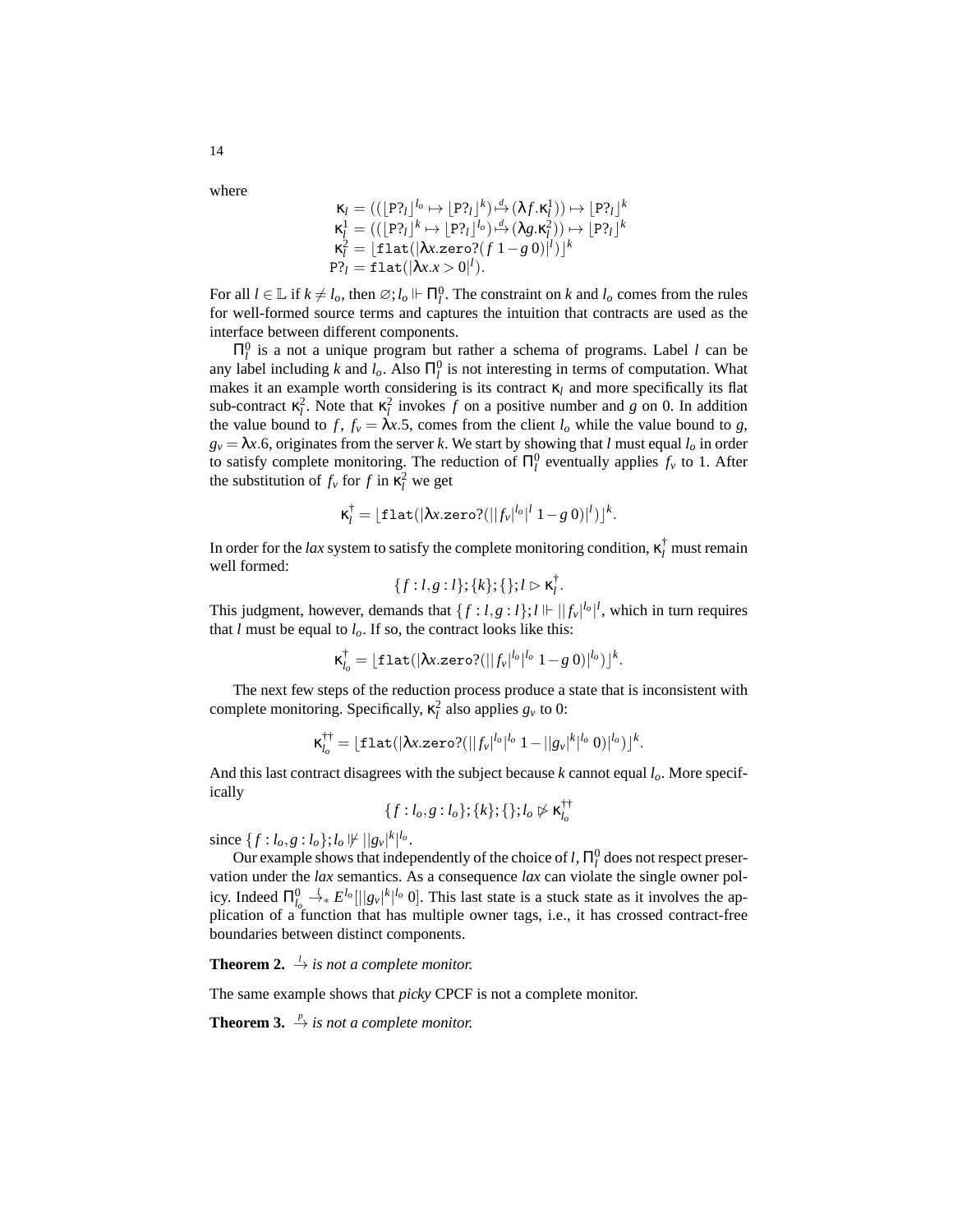## **5 Mutation Needs Complete Monitors**

The principle of complete monitoring provides guidance for the addition of linguistic features to CPCF. Concretely, consider the addition of reference cells, i.e., sharable, mutable data. Doing so requires both a notation for contracts on cells and also a mechanism that monitors all channels of communication between components that exchange cells.

We investigate this setting via CPCF!, an imperative variant of CPCF. The source syntax of CPCF!, figure 7, extends the source syntax of CPCF with the standard operators of a language with mutable cells. CPCF! also comes with contracts for mutable cells,  $\text{ref}/c(\kappa)$ . Intuitively the contract specifies that the protected cell should conform at any point with κ. CPCF!, just like CPCF, is typed. The type system and its soundness impose no challenges, and are omitted.

**Types**  $\tau = \ldots$  | ref $(\tau)$ **Contracts**  $\kappa = ... \mid \text{ref}/c(\kappa)$ **Terms**  $e = \ldots$  |  $\text{ref}(e)$  |  $\text{get}(e)$  |  $\text{set}(e, e)$ **Values**  $v = \ldots \mid loc \mid \gamma$ Guards  $\gamma = G\{v \in l \mid l \}$ 

Fig. 7. CPCF! syntax (left) and intermediate syntax (right)

The additions to the source syntax demand additions to the definitions of wellformed terms and contracts. The first are straightforward requiring that the arguments of the operators related to store are well-formed under the same owner as the operator:

| $\Gamma$ ; $l \Vdash e$            | $\Gamma$ : $l \Vdash e$               | $\Gamma: l \Vdash e_1$                   | $\Gamma$ : $l \Vdash e_2$ |
|------------------------------------|---------------------------------------|------------------------------------------|---------------------------|
| $\Gamma; l \Vdash \mathtt{ref}(e)$ | $\Gamma$ ; $l \Vdash \mathtt{get}(e)$ | $\Gamma; l \Vdash \mathtt{set}(e_1,e_2)$ |                           |

The second addition poses a small challenge. The same component can read from, and write to, a mutable cell. Thus the distinction between clients and servers of the contents of the cells collapses. To reflect this insight, the rule for well-formed contracts on cells merges the parties responsible for the negative and positive pieces of the contract when assigning obligations for the contract that protects the contents of a cell. All parties  $\overline{l}$ and  $k$  have the obligation to treat the contents according to the contract both as clients and servers:

$$
\frac{\Gamma; \overline{lk}; \overline{lk}; j \rhd \kappa}{\Gamma; \overline{k}; \overline{l}; j \rhd \text{ref/c}(\kappa)}
$$

Mutable cells are represented at run-time as memory locations *loc*. To enforce contract checks on the contents of memory locations we have to delay checking until a component tries to read the location. For that reason we introduce guards G{*v* (κ *k l j*)} as intermediate terms. They are contract monitors similar to  $\text{mon}_j^{k,l}(\kappa, e)$ . The difference is that in contrast with monitors, guards are values, and thus they attach themselves permanently around locations when the locations cross component boundaries. Figure 7 shows the intermediate syntax for CPCF! that extends the intermediate syntax of CPCF.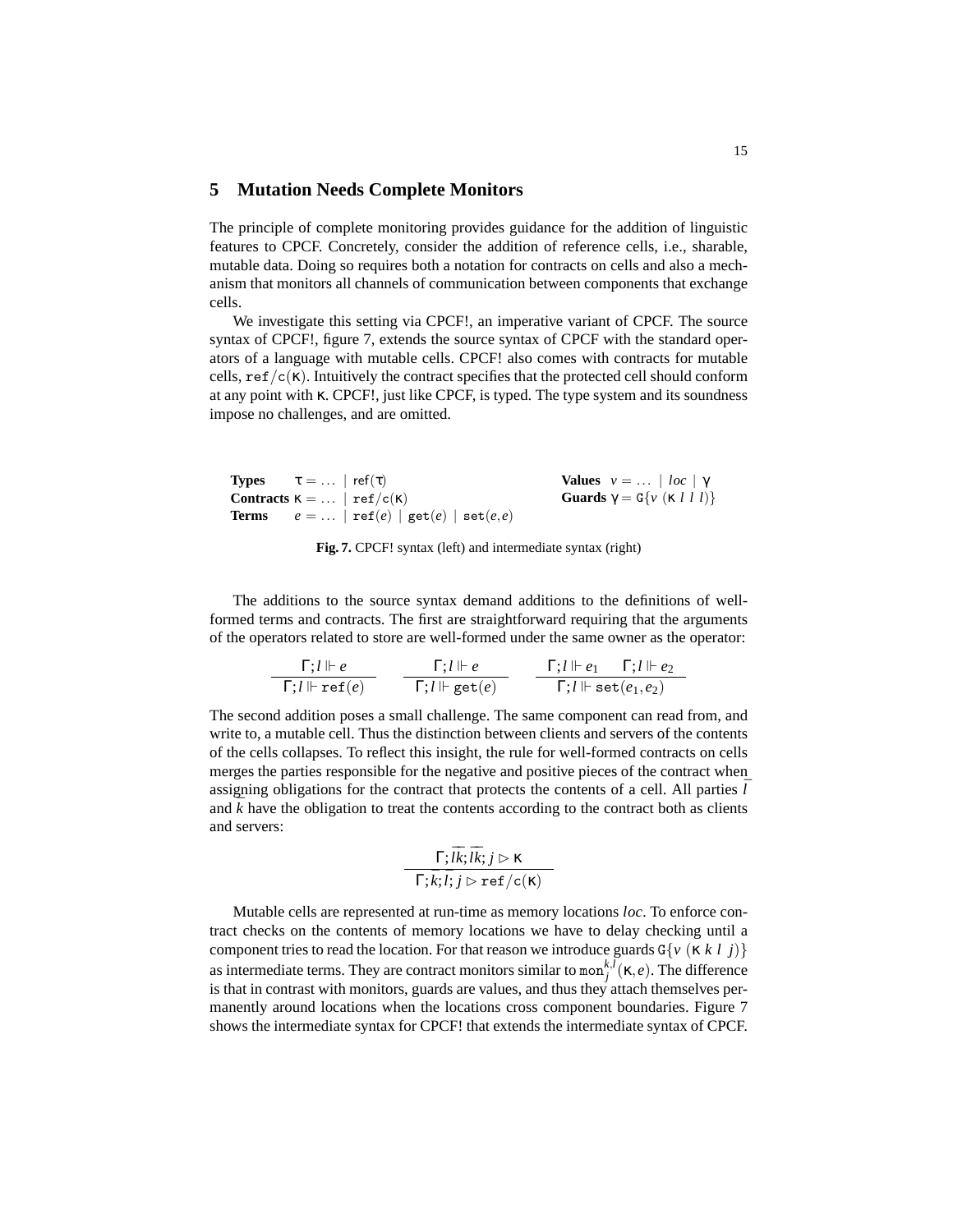The definition of the reduction relation for CPCF! demands some preparation. Locations require the presence of the addition of a store, which changes the shape of states. They now have two parts: *e* and σ. The reduction relation describes now transitions between such states:  $E^{l}[e], \sigma \overset{m}{\rightarrow} E^{l}[e'], \sigma'$ . Moreover we derive additional evaluation contexts from the new operators just like for the primitive operators in CPCF.

Now we are ready for the reduction relation of CPCF!. The reduction rules for CPCF become also reduction rules for CPCF! after adding the same store on both sides of each rule. The additional operations on mutable data, figure 8, are straightforward when they are performed directly on store locations. They only fire when the context owns the location in order to guarantee that a component can read or write to properly acquired cells. Things become interesting when a component other than the creator and owner of the location tries to access or modify the location's contents. Doing so requires a guard  $G\{v \in k \mid i\}$ . Guards are the result of a monitor of a contract ref/c( $\kappa$ ) on a value *v*. They contain the guarded value, the contract  $\kappa$  and the labels that decorate the monitor. A get( $||\gamma||^l$ ) opens the guard  $\gamma$  and delegates the get operation to the value that resides in γ. Moreover it wraps the result with a monitor built out of the contract and the labels from  $\gamma$ . This ensures that the contract is checked when the host component tries to use the value obtained from the location.

Writing a value  $v'$  to a mutable cell via a guard  $\gamma$  is also delegated to the value that resides in  $\gamma$ ;  $v'$  is wrapped with the appropriate contract monitor. However, in this case the semantics must take into account two other factors. First, a set operation creates a flow of values in the opposite direction than a get operation. Thus the server for the new content of the location should be the client for the old one and vice versa. Second, the result of set should be the same guard  $\gamma$  as the one applied on the operation. This ensures that the location remains protected. To achieve this, the reduction rule reverses the labels on the monitor of the term that is written in the location and wraps the whole operation with a monitor that is going to reproduce γ. Finally the rule expands the operation into a function application so that  $v'$  becomes explicitly decorated with the label of the host component before written to the location.

$$
E^{I}[\text{ref}(v)], \sigma \qquad \stackrel{m}{\rightarrow} E^{I}[loc], \sigma'
$$
\nwhere  $loc \notin dom(\sigma)$  and  $\sigma' = \sigma \oplus \{loc \rightarrow v\}$   
\n
$$
E^{I}[\text{get}(||loc||^{I})], \sigma \qquad \stackrel{m}{\rightarrow} E^{I}[|v|^{I}], \sigma
$$
\nwhere  $\sigma = \sigma' \oplus \{loc \rightarrow v\}$   
\n
$$
E^{I}[\text{set}(||loc||^{I}, v^{\prime})], \sigma \qquad \stackrel{m}{\rightarrow} E^{I}[|loc|^{I}], \sigma'
$$
\nwhere  $\sigma = \sigma'' \oplus \{loc \rightarrow v\}$  and  $\sigma' = \sigma'' \oplus \{loc \rightarrow v'\}$   
\n
$$
E^{I}[\text{mon}_{j}^{k,l}(\text{ref}/c(\kappa), v)], \sigma \stackrel{m}{\rightarrow} E^{I}[\text{cf}_{l}v(\kappa k l j)]\}, \sigma
$$
\n
$$
E^{I}[\text{get}(||\gamma||^{I})], \sigma \qquad \stackrel{m}{\rightarrow} E^{I}[\text{mon}_{j}^{k,l}(\kappa, \text{get}(v))]^{I}], \sigma
$$
\nwhere  $\gamma = G\{v(\kappa k l j)\}$   
\n
$$
E^{I}[\text{set}(||\gamma||^{I}, ||v^{\prime}||^{I}), \sigma \stackrel{m}{\rightarrow} E^{I}[(\lambda x.\text{mon}_{j}^{k,l}(\text{ref}/c(\kappa), \text{set}(v,\text{mon}_{j}^{l,k}(\kappa,x)))) v''|^{I}], \sigma
$$
\nwhere  $\gamma = G\{v(\kappa k l j)\}$  and  $v'' = |v'|^{I}$ 

**Fig. 8.** Operations on mutable data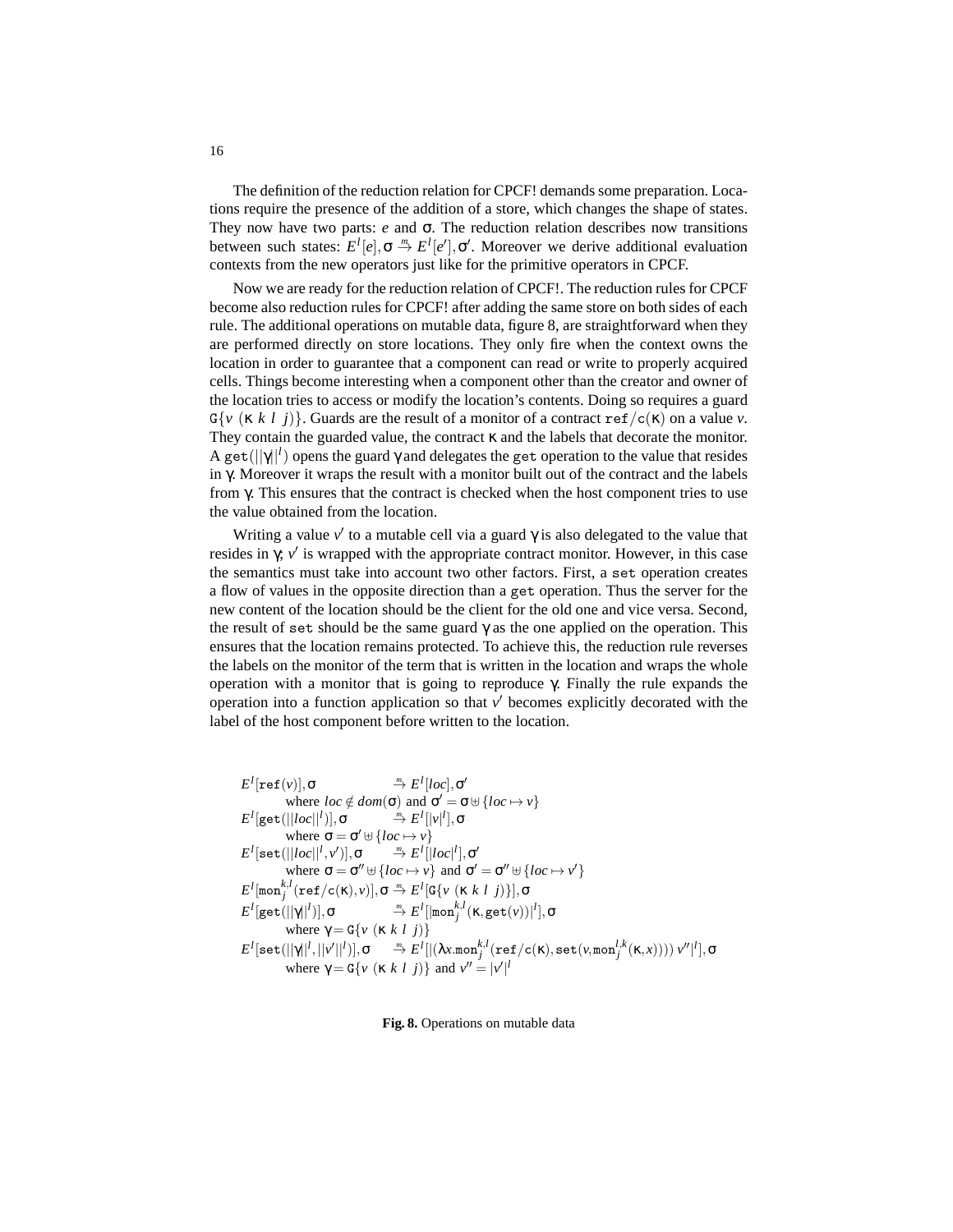Proving that CPCF! is a complete monitor follows the same pattern as for CPCF. We first adapt the definition of complete monitoring to a store semantics.

**Definition 2 (Complete Monitors for CPCF!).** *A contract semantics m specifies a* complete monitor *if for all well typed terms e*<sub>0</sub> *such that*  $\emptyset$ ;  $l_o \Vdash e_0$ ,

- **–** *e*0,∅ →*<sup>m</sup>* <sup>∗</sup> *v*,σ<sup>1</sup> *or,*
- **–** *for all terms e*<sup>1</sup> *and stores* σ<sup>1</sup> *such that e*0,∅ →*<sup>m</sup>* <sup>∗</sup> *e*1,σ<sup>1</sup> *there exists term e*<sup>2</sup> *and store*  $\sigma_2$  *such that*  $e_1, \sigma_1 \stackrel{m}{\rightarrow} e_2, \sigma_2$  *or,*
- **–** *e*0,∅ →*<sup>m</sup>* <sup>∗</sup> *e*1,σ<sup>1</sup> →*<sup>m</sup>* <sup>∗</sup> error*<sup>k</sup> j* ,σ<sup>2</sup> *and there is at least an e*<sup>1</sup> *such that e*<sup>1</sup> *is of the form*  $E^l[\text{mon}_j^{k,l}(\lfloor \texttt{flat}(e) \rfloor^{\bar{l}}, v)]$  *and for all such terms e*<sub>1</sub>,  $v = |v_1|^k$  *and k* ∈  $\bar{l}$ .

Then we generalize well-formedness for source code and contracts to intermediate terms and prove preservation and progress main lemmas. The subject consists of two new judgments,  $\Sigma; \Gamma; l \Vdash e$  and  $\Sigma; \Gamma; \overline{k}; \overline{l}; j \triangleright \kappa$ .

The most important modification to the corresponding subject in CPCF is the introduction of store ownership, which establishes that the store is well-formed. The store ownership relates locations and owners. A store is well-formed if its contents are wellformed under the owner store ownership points to.

$$
\frac{\text{for all } loc \in dom(\sigma), \ \Sigma; \varnothing; \Sigma(loc) \Vdash \sigma(loc)}{\Sigma \sim \sigma}
$$

This is necessary for the same reason that store typing is necessary to prove type soundness for languages with mutable data: it admits circularity in the store.

The generalized judgment for well-formed terms and contracts is almost the same as the corresponding well-formed judgments in CPCF. The differences are the additional rules for store operations and that together with the environment, it propagates the ownership typing. There are also rules for guards and locations:

$$
\frac{\Sigma(loc)=l}{\Sigma;\Gamma;l\Vdash loc}\quad \frac{\Sigma;\Gamma;k\Vdash v\quad \Sigma;\Gamma;\{k,l\};\{k,l\};j\rhd\kappa}{\Sigma;\Gamma;l\Vdash\text{G}\{|\nu|^k\ (\kappa\ k\ l\ j)\}}
$$

A location is well-formed only under the owner that is associated with in the store ownership. Well-formed guards are only those where the guarded value is explicitly annotated as owned by the component with the positive label (*k*) in the guard. Furthermore, the contract κ must be also well-formed. The last label (*j*) serves as the owner of the contract's code. Since guards are used to protect locations and locations can be used by components both for writing and reading both the negative label *l* and positive label *k* must be responsible for the positive and negative pieces of κ.

Furthermore we need to extend the CPCF rules for loosely well-formed terms with store ownership. We also add two rules due to store related operations:

$$
\frac{\Sigma; \Gamma; l \Vdash e}{\Sigma; \Gamma; l \vDash \text{get}(|e|^l)} \qquad \frac{\Sigma; \Gamma; l \Vdash e_1 \qquad \Sigma; \Gamma; l \Vdash e_2}{\Sigma; \Gamma; l \vDash \text{set}(|e_1|^l, e_2)}
$$

The get and set operators are loosely well-formed if the term in the position of the mutable cell is tagged with the owner of the operation. The reduction semantics guarantees that reducing the operation produces a term explicitly owned by *l*.

We can now show that the *indy* semantics is a complete monitor for CPCF!.

**Theorem 4.**  $\stackrel{i}{\rightarrow}$  *is a complete monitor.*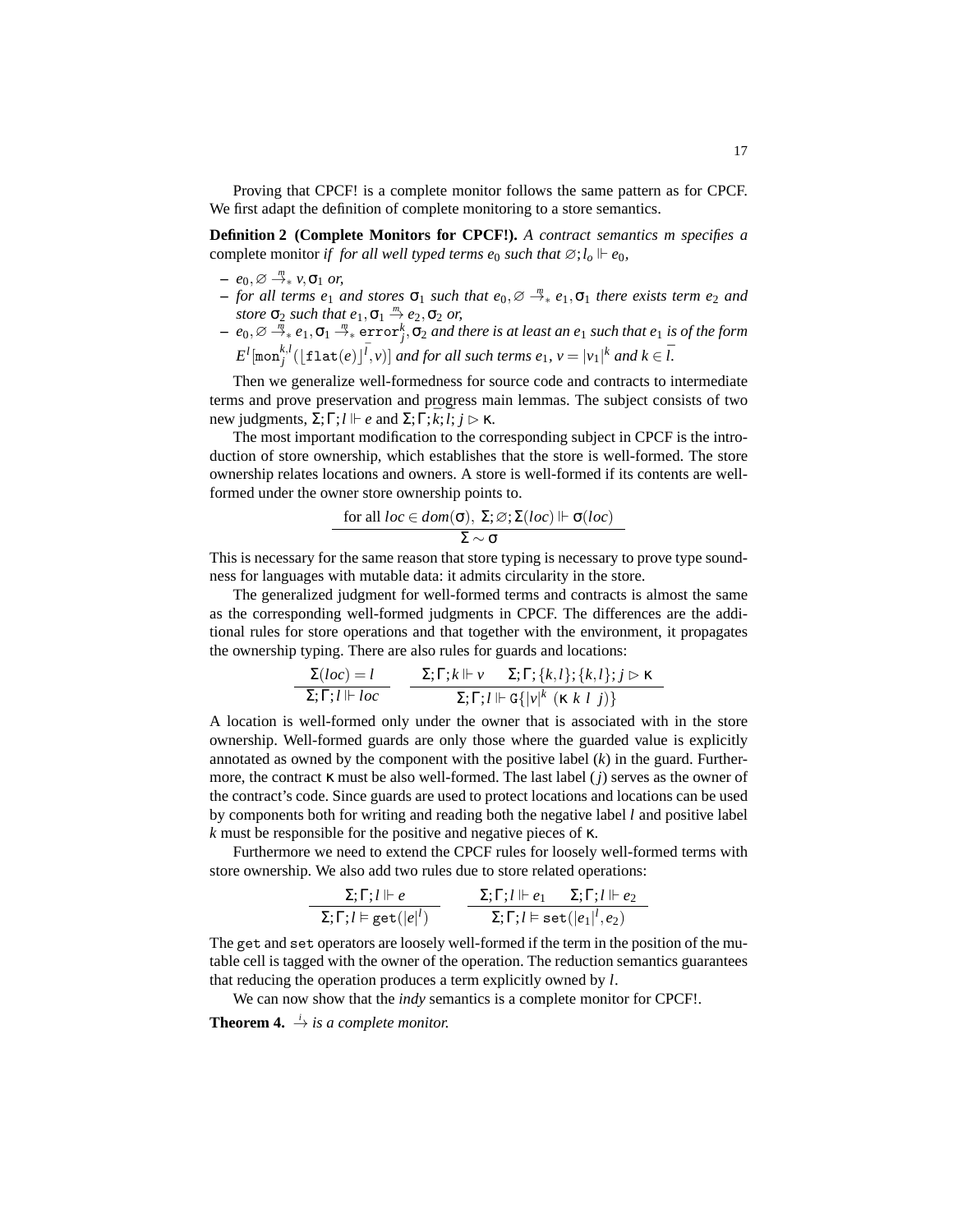## **6 Complete Monitors Enable Typed-Untyped Interaction**

Typed Racket [8] enables mixing typed modules with untyped Racket modules. Typelike contracts prevent untyped code from violating the type discipline when interacting with typed code. Tobin-Hochstadt and Felleisen [8] define and prove the soundness of this approach in a multi-lingual setting via a so-called Blame Theorem, a name due to Wadler and Findler [9], which establishes that a program execution can only raise contract violations due to the untyped part.

To prove type soundness for an imperative version of this system we create an untyped sister language of CPCF!, UCPCF!, with a shared term syntax, and prove the corresponding blame theorem exploiting complete monitoring for CPCF!. As CPCF! has only base types, function types, and reference types, it suffices to consider only the corresponding contracts:

$$
\kappa\,{=}\,\lfloor\mathtt{I}\rfloor^{\bar{l}}\,\mid\,\lfloor\mathtt{B}\rfloor^{\bar{l}}\,\mid\,\kappa\,{\mapsto}\,\kappa\,\mid\,\mathtt{ref/c}(\kappa)
$$

This restriction enables a series of additional simplifications in our framework. First, flat contracts contain only built-in predicates and not arbitrary code. Thus their code is not the property of any specific party. This decision is reflected in simpler rules for well-formed flat contracts:

$$
\overline{\Gamma;\bar{k};\bar{l};j\rhd \lfloor \mathbf{I}\rfloor^{\bar{k}}}\qquad \overline{\Gamma;\bar{k};\bar{l};j\rhd \lfloor \mathbf{B}\rfloor^{\bar{k}}}
$$

Second, the omission of dependent function contracts makes the distinction between *lax, picky* and *indy* irrelevant. We use  $\rightarrow$  without any subscript to denote the reduction relation for UCPCF!.

Third, checking of flat contracts does not require the special check construct:

$$
\begin{array}{l} E^l[\operatorname{mon}_j^{k,l}(\lfloor 1 \rfloor^{\bar{l}^j},||\mathbf{n}||^{l^{\prime}})], \sigma\rightarrow E^l[\mathbf{n}],\sigma \\ E^l[\operatorname{mon}_j^{k,l}(\lfloor 1 \rfloor^{\bar{l}^j},||\mathbf{c}||^{l^{\prime}})], \sigma\rightarrow E^l[\texttt{error}_j^k], \sigma \text{ if } \mathbf{c}\neq \mathbf{n} \\ E^l[\operatorname{mon}_j^{k,l}(\lfloor \mathbf{B} \rfloor^{\bar{l}^j},||\mathbf{c}||^{l^{\prime}})], \sigma\rightarrow E^l[\mathbf{c}], \sigma \qquad \text{ if } \mathbf{c}\in\{\texttt{tt},\texttt{ff}\} \\ E^l[\operatorname{mon}_{j}^{k,l}(\lfloor \mathbf{B} \rfloor^{\bar{l}^j},||\mathbf{c}||^{l^{\prime}})], \sigma\rightarrow E^l[\texttt{error}_j^k], \sigma \text{ if } \mathbf{c}\notin\{\texttt{tt},\texttt{ff}\} \end{array}
$$

The untyped nature of UCPCF! obliges us to extend the reduction relation of the language. Type soundness for CPCF! allowed us to ignore redexes like  $||v_1||^l ||v_2||^l$ where  $v_1$  is not a function. In UCPCF! such states *can* occur. We deal with them by introducing dynamic type errors  $error_{\tau}^l$  where *l* is the owner of the hole in which the ill-formed redex occurs.

This change must be propagated to our definition of complete monitoring. The definition of the property includes an extra case for run-time type errors.

**Definition 3 (Complete Monitors for UCPCF!).** *A contract semantics m specifies a* complete monitor *if for all terms e*<sub>0</sub> *such that*  $\emptyset$ ;  $l_o \Vdash e_0$ ,

$$
- e_0 \otimes \overset{m}{\rightarrow} v, \sigma \text{ or,}
$$
  

$$
- e_0 \otimes \overset{m}{\rightarrow} \text{error}_{\tau}^l, \sigma \text{ or}
$$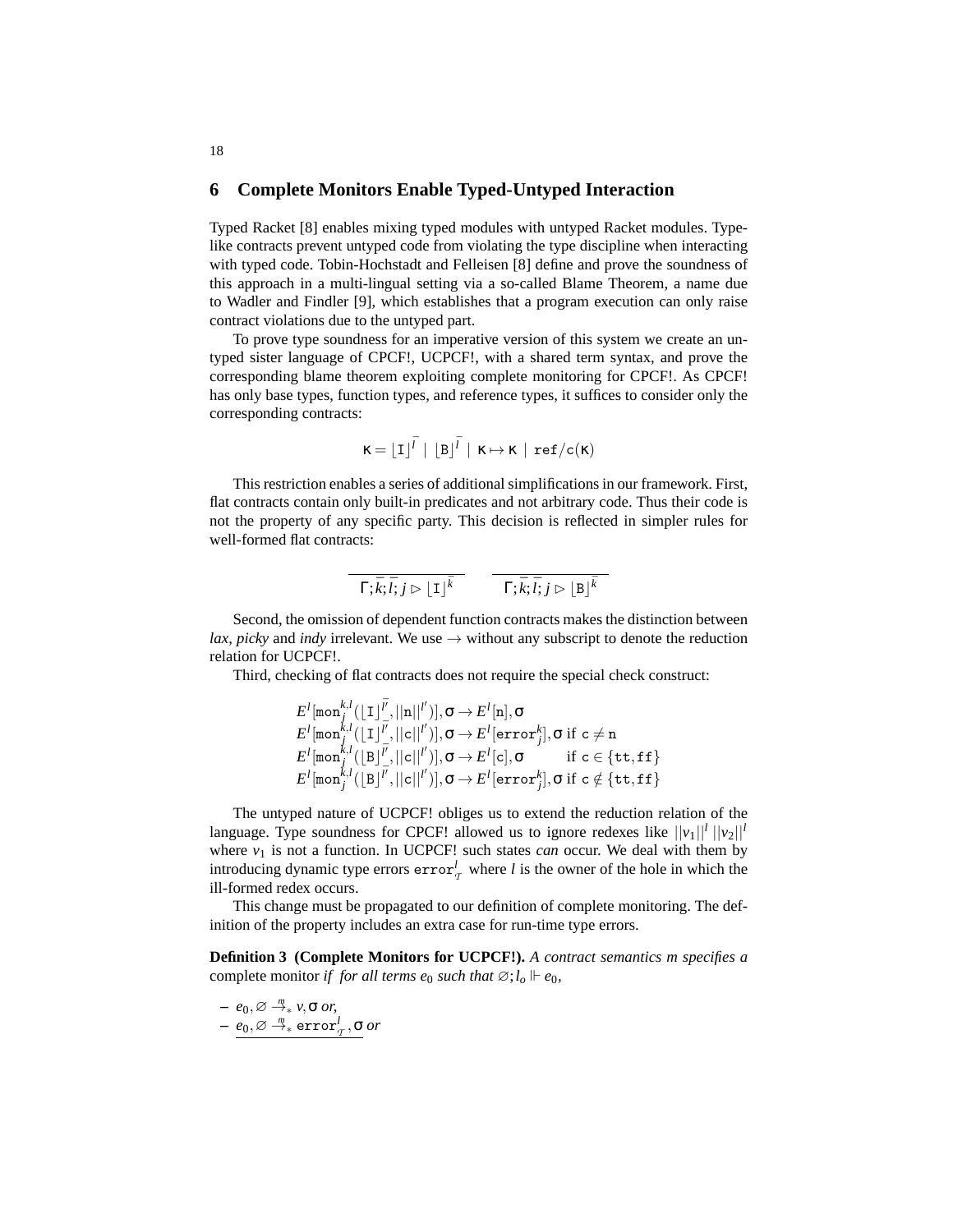- $-$  *for all terms e*<sub>1</sub> *and stores*  $\sigma$ <sub>1</sub> *such that e*<sub>0</sub>, $\varnothing \stackrel{m}{\rightarrow} e_1$ , $\sigma$ <sub>1</sub> *there exists term e*<sub>2</sub> *and store*  $\sigma_2$  *such that*  $e_1, \sigma_1 \stackrel{m}{\rightarrow} e_2, \sigma_2$  *or,*
- $e_0, \varnothing$  → $*$   $e_1, \sigma_1$  → $*$   $*$   $\sigma_1$   $\sigma_2$  *where*  $\underline{j \neq T}$ *, and there is at least an*  $e_1$  *such that*  $e_1$  is of the form  $E^l[\text{\tt mon}_j^{k,l}(\lfloor 1]^{\bar l'},v)]$  or  $e_1$  is of the form  $E^l[\text{\tt mon}_j^{k,l}(\lfloor \texttt{B} \rfloor^{\bar l'},v)]$  and for *all such e*<sub>1</sub>,  $v = |v_1|^k$  *and*  $k \in \overline{I}$ .

The addition of run-time type errors does not eliminate all stuck states. The single owner policy still must hold for a redex to reduce. We can show, though, that these stuck states are not reachable and establish that  $\rightarrow$  *is* a complete monitor for UCPCF!.

Since CPCF! and UCPCF! share the same source code syntax, there is a subset of UCPCF! programs that are well-typed under CPCF!'s sound type system. We use  $S, G \vdash e : \tau$  to express that a term *e* has type  $\tau$  given type environment *G* and store typing *S*. For simplicity we assume that there are only two component labels, *u* for untyped code and *t* for typed code. We can extend CPCF!'s type system to allow for embedding of untyped UCPCF! code:

$$
\frac{S, G \vdash e}{S, G \vdash \text{mon}_{j}^{u,t}(\mathbf{k}, e) : \mathcal{T}[[\mathbf{k}]]}
$$
\n
$$
\frac{S, G \vdash v}{S, G \vdash \text{G}\{v(\mathbf{k} u t j)\} : \mathcal{T}[[\mathbf{k}]]}
$$

The meta-function  $\tau$  maps a contract to the corresponding type. For flat contracts,  $\mathcal{T}[[\lfloor \mathbf{I} \rfloor^{\bar{k}}]] = \mathsf{I}$  and  $\mathcal{T}[[\lfloor \mathbf{B} \rfloor^{\bar{k}}]] = \mathsf{B}.$ 

The judgment *S*,  $G \vdash e$  denotes that any typed code embedded in untyped code is well-typed. The judgment structurally decomposes *e*. Things become more interesting when a sub-term is typed:

$$
\frac{S, G \vdash e : T[[\kappa]]}{S, G \vdash \text{mon}_j^{t,u}(\kappa, e)} \qquad \frac{S, G \vdash v : T[[\text{ref}/c(\kappa)]]}{S, G \vdash G\{v (\kappa t u j)\}}
$$

Free variables and locations in typed code can only originate from typed code. This goes hand in hand with the idea that a well-formed term can only refer to variables and locations of the same owner as the term and writing and reading foreign mutable cells can be done only through guards.

We can now state and prove the Blame Theorem.

**Theorem 5.** *(Blame Theorem) For all UCPCF! terms*  $e_0$  *such that*  $\emptyset$ ,  $\emptyset \vdash e_0$  *and*  $\emptyset$ ;  $u \Vdash$  $e_0$ *,*  $e_0 \not\rightarrow_* \text{error}_j^t$ *.* 

In our setting the proof of the theorem benefits greatly from complete monitoring as it allows us to reduce the space of the proof cases. For instance when typed code retrieves values from the store, complete monitoring guarantees that those are either the property of typed code and thus, from type soundness for CPCF!, they are welltyped, or they come from the untyped code and thus they are wrapped in a contract monitor. This observation reduces the proof cases essentially to only those that create new contract monitors. There we utilize the subject introduced in this section to make sure that the new monitors that contain terms from the typed party are protecting the code with contracts that correspond to their type.